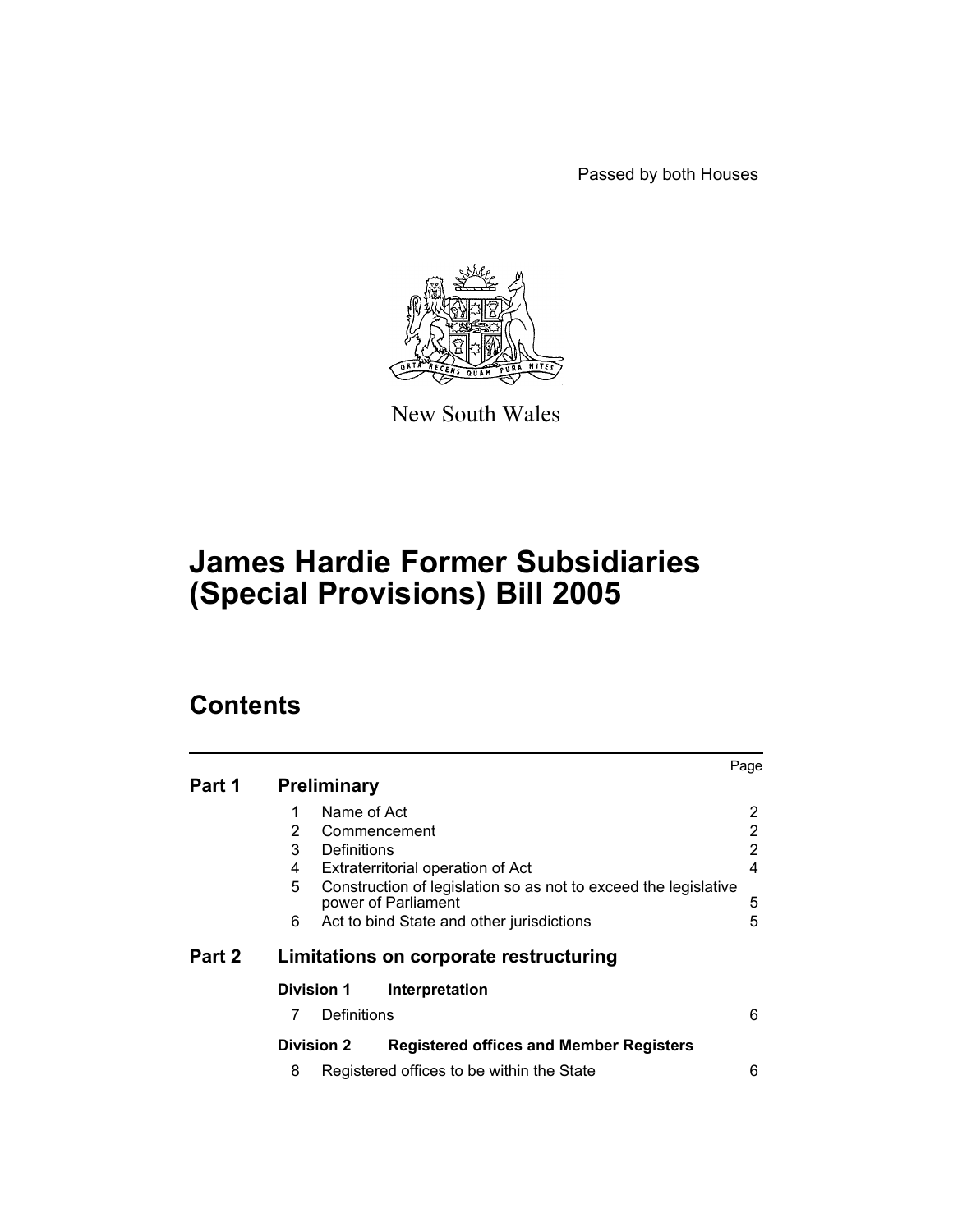James Hardie Former Subsidiaries (Special Provisions) Bill 2005

**Contents** 

|        |                                  |                   |                                                                                                                                                                                                                                                                                                               | Page                                   |
|--------|----------------------------------|-------------------|---------------------------------------------------------------------------------------------------------------------------------------------------------------------------------------------------------------------------------------------------------------------------------------------------------------|----------------------------------------|
|        | 9<br>10                          | the State         | Member Register to be within the State<br>Orders to relocate registered office or Member Register to                                                                                                                                                                                                          | 7<br>8                                 |
|        |                                  | <b>Division 3</b> | Transfers of shares by relevant companies                                                                                                                                                                                                                                                                     |                                        |
|        | 11<br>12                         |                   | Certain transfers of shares in liable entities prohibited<br>Orders requiring transfer of shares back to relevant company                                                                                                                                                                                     | 8<br>8                                 |
|        |                                  | <b>Division 4</b> | <b>Expiry of Part</b>                                                                                                                                                                                                                                                                                         |                                        |
|        | 13                               |                   | Part expires when external administration period ends                                                                                                                                                                                                                                                         | 9                                      |
|        |                                  | <b>Division 5</b> | <b>Displacement of Corporations legislation</b>                                                                                                                                                                                                                                                               |                                        |
|        | 14                               |                   | Displacement of certain provisions of Corporations legislation 9                                                                                                                                                                                                                                              |                                        |
| Part 3 |                                  |                   | <b>External administration of liable entities</b>                                                                                                                                                                                                                                                             |                                        |
|        |                                  | <b>Division 1</b> | General                                                                                                                                                                                                                                                                                                       |                                        |
|        | 15<br>16                         |                   | External administration period<br>External administration must be conducted under this Part                                                                                                                                                                                                                   | $12 \overline{ }$<br>$12 \overline{ }$ |
|        |                                  | <b>Division 2</b> | <b>Management of liable entities</b>                                                                                                                                                                                                                                                                          |                                        |
|        | 17<br>18<br>19<br>20<br>21<br>22 |                   | Management during external administration period<br>Conduct of business during external administration period<br><b>Directions from Minister</b><br>Notification that liable entity under external administration<br>Liable entity may continue to trade while insolvent<br>Deregistration of liable entities | 13<br>13<br>14<br>14<br>14<br>14       |
|        |                                  | <b>Division 3</b> | <b>Making and payment of claims</b>                                                                                                                                                                                                                                                                           |                                        |
|        | 23<br>24<br>25<br>26             |                   | Claims payable only as permitted by this Division<br>Determination of whether sufficient funds<br>Payments during period of sufficient funds<br>Minister may apply to Supreme Court if insufficient funds                                                                                                     | 15<br>15<br>15<br>15                   |
|        |                                  | Division 4        | Reporting requirements, information and<br>assistance                                                                                                                                                                                                                                                         |                                        |
|        | 27<br>28<br>29                   |                   | External administration accounts<br>Inspection of books<br>Assistance from officers of liable entity                                                                                                                                                                                                          | 17<br>18<br>18                         |
|        |                                  | <b>Division 5</b> | <b>Removal of directors of liable entities</b>                                                                                                                                                                                                                                                                |                                        |
|        | 30                               |                   | Supreme Court may order removal of directors                                                                                                                                                                                                                                                                  | 18                                     |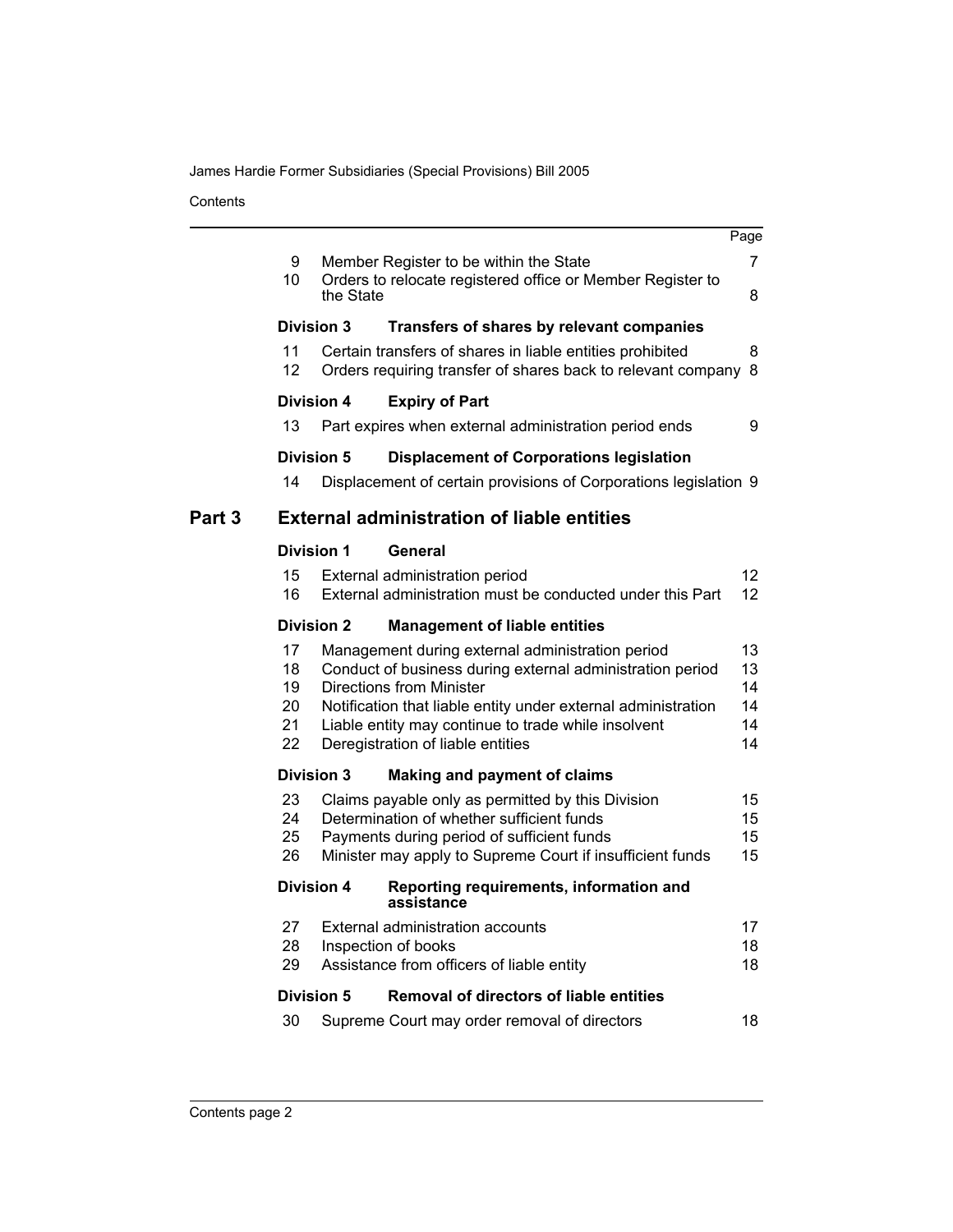James Hardie Former Subsidiaries (Special Provisions) Bill 2005

**Contents** 

|                   |                   |                      |                                                              | Page |
|-------------------|-------------------|----------------------|--------------------------------------------------------------|------|
|                   | Division 6        |                      | <b>Enforcement</b>                                           |      |
|                   | 31                |                      | Meaning of "authorised applicant"                            | 19   |
|                   | 32                |                      | Enforcement of provisions of this Part                       | 20   |
|                   | 33                |                      | Advice or directions concerning provisions of this Part      | 20   |
|                   | 34                | act in its aid       | Supreme Court may request non-NSW court or tribunal to       | 20   |
|                   | 35                |                      | Protection for exercise of certain functions during external |      |
|                   |                   |                      | administration period                                        | 21   |
|                   | <b>Division 7</b> |                      | <b>Displacement of Corporations legislation</b>              |      |
|                   | 36                |                      | Displacement of certain provisions of the Corporations Act   | 22   |
| Part 4            |                   | <b>Miscellaneous</b> |                                                              |      |
|                   | 37                |                      | Exemption from State tax                                     | 25   |
|                   | 38                | Delegation           |                                                              | 25   |
|                   | 39                |                      | Service of documents                                         | 25   |
|                   | 40                |                      | Offences by corporations                                     | 26   |
|                   | 41                |                      | Nature of proceedings for offences                           | 26   |
|                   | 42                | Regulations          |                                                              | 26   |
|                   | 43                |                      | Savings, transitional and other provisions                   | 26   |
|                   | 44                |                      | Amendment of Subordinate Legislation Act 1989 No 146         | 27   |
| <b>Schedule 1</b> |                   |                      | Savings, transitional and other provisions                   | 28   |
| <b>Schedule 2</b> |                   | 1989                 | <b>Amendment of Subordinate Legislation Act</b>              | 29   |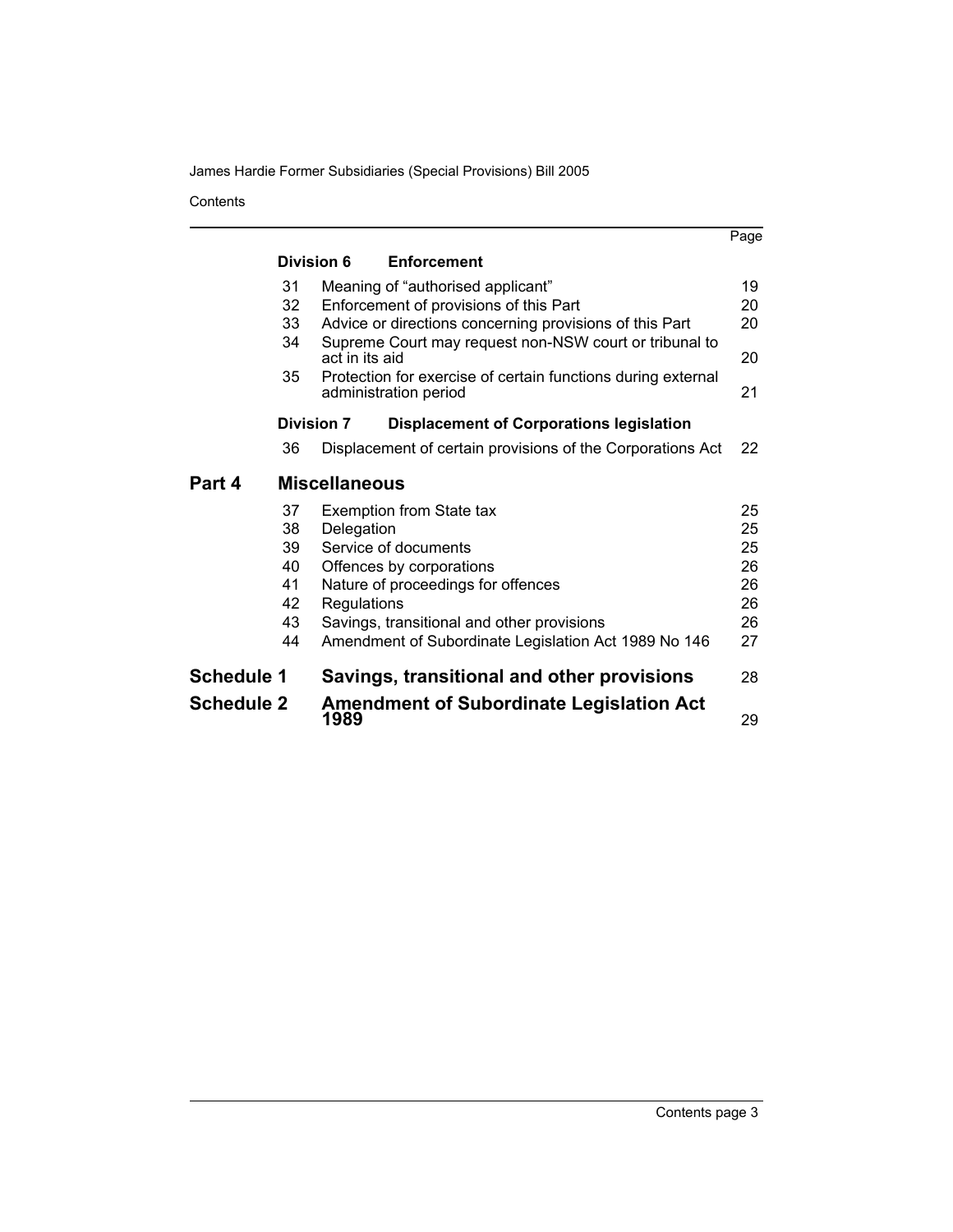*I certify that this PUBLIC BILL, which originated in the LEGISLATIVE ASSEMBLY, has finally passed the LEGISLATIVE COUNCIL and the LEGISLATIVE ASSEMBLY of NEW SOUTH WALES.*

> *Clerk of the Legislative Assembly. Legislative Assembly, Sydney, , 2005*



New South Wales

# **James Hardie Former Subsidiaries (Special Provisions) Bill 2005**

Act No , 2005

An Act to provide for the external administration of certain former subsidiaries of the James Hardie corporate group and to place limitations on corporate restructuring by those subsidiaries and associated companies; and for other purposes.

*I have examined this Bill, and find it to correspond in all respects with the Bill as finally passed by both Houses.*

*Chairman of Committees of the Legislative Assembly.*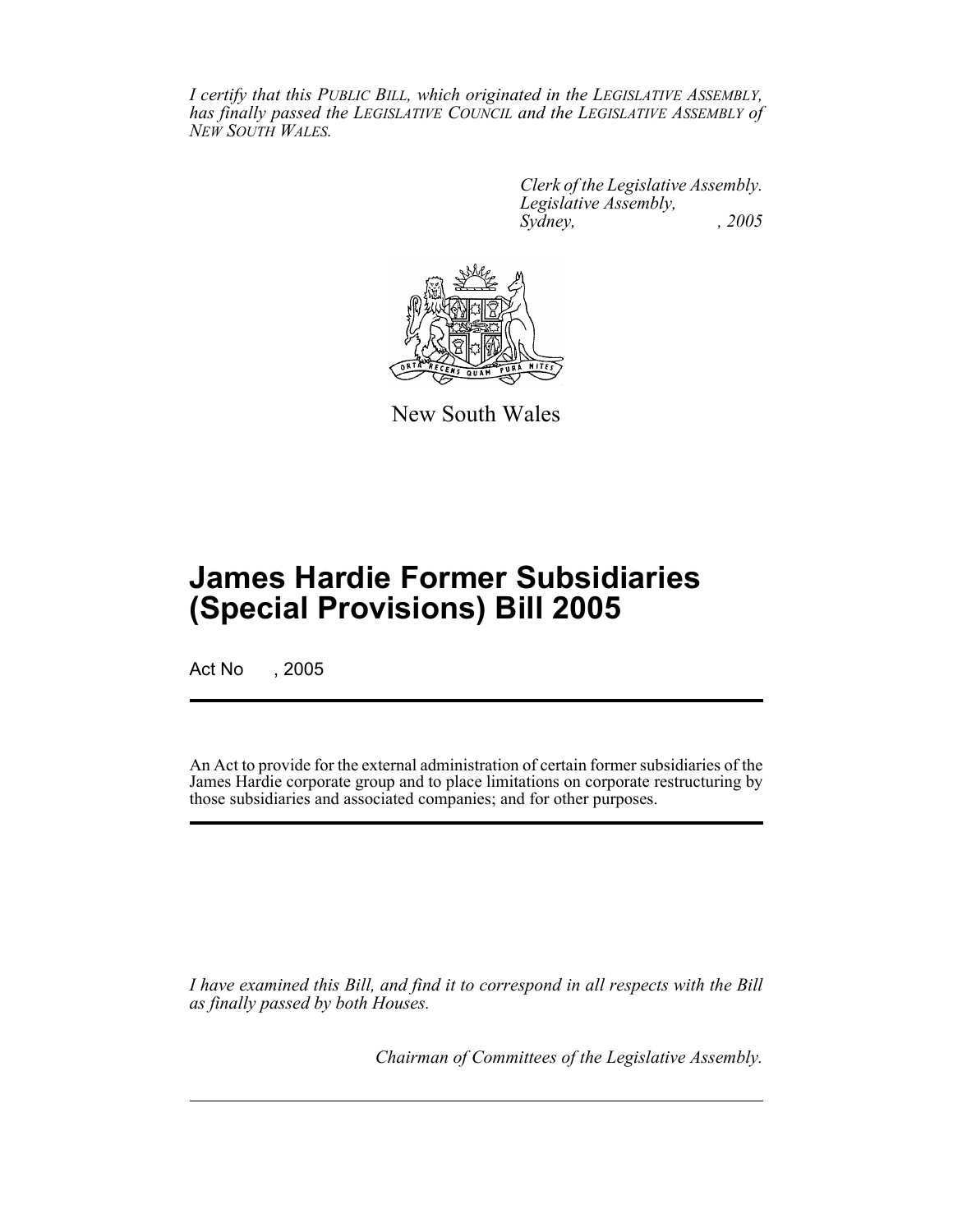Part 1 Preliminary

**The Legislature of New South Wales enacts:**

## **Part 1 Preliminary**

#### **1 Name of Act**

This Act is the *James Hardie Former Subsidiaries (Special Provisions) Act 2005*.

#### **2 Commencement**

This Act commences on the date of assent to this Act.

## **3 Definitions**

(1) In this Act:

*ABN 60* means the company registered under the Corporations Act immediately before the introduction day as ABN 60 Pty Limited (ACN 000 009 263) that was formerly called James Hardie Industries Limited, and includes any successor to or continuation of that company.

*ABN 60 Foundation* means the company registered under the Corporations Act immediately before the introduction day as ABN 60 Foundation Limited (ACN 106 266 611), and includes any successor to or continuation of that company.

*Amaba* means the company registered under the Corporations Act immediately before the introduction day as Amaba Pty Limited (ACN 000 387 342) that was formerly called Jsekarb Pty Limited, and includes any successor to or continuation of that company.

*Amaca* means the company registered under the Corporations Act immediately before the introduction day as Amaca Pty Limited (ACN 000 035 512) that was formerly called James Hardie & Coy Pty Limited, and includes any successor to or continuation of that company.

*assent day* means the day on which this Act received the Royal Assent.

*claim* means any claim, demand, action, cause of action or proceedings (whether based in tort, in contract, under legislation or otherwise).

*claims processing expenses* of a liable entity means any of the following incurred by the entity in connection with the management of claims made against the entity:

- (a) expenses, charges or other costs for the provision of legal services to the entity,
- (b) expenses, charges or other costs for the provision of expert evidence or for the provision of other professional advice to the entity,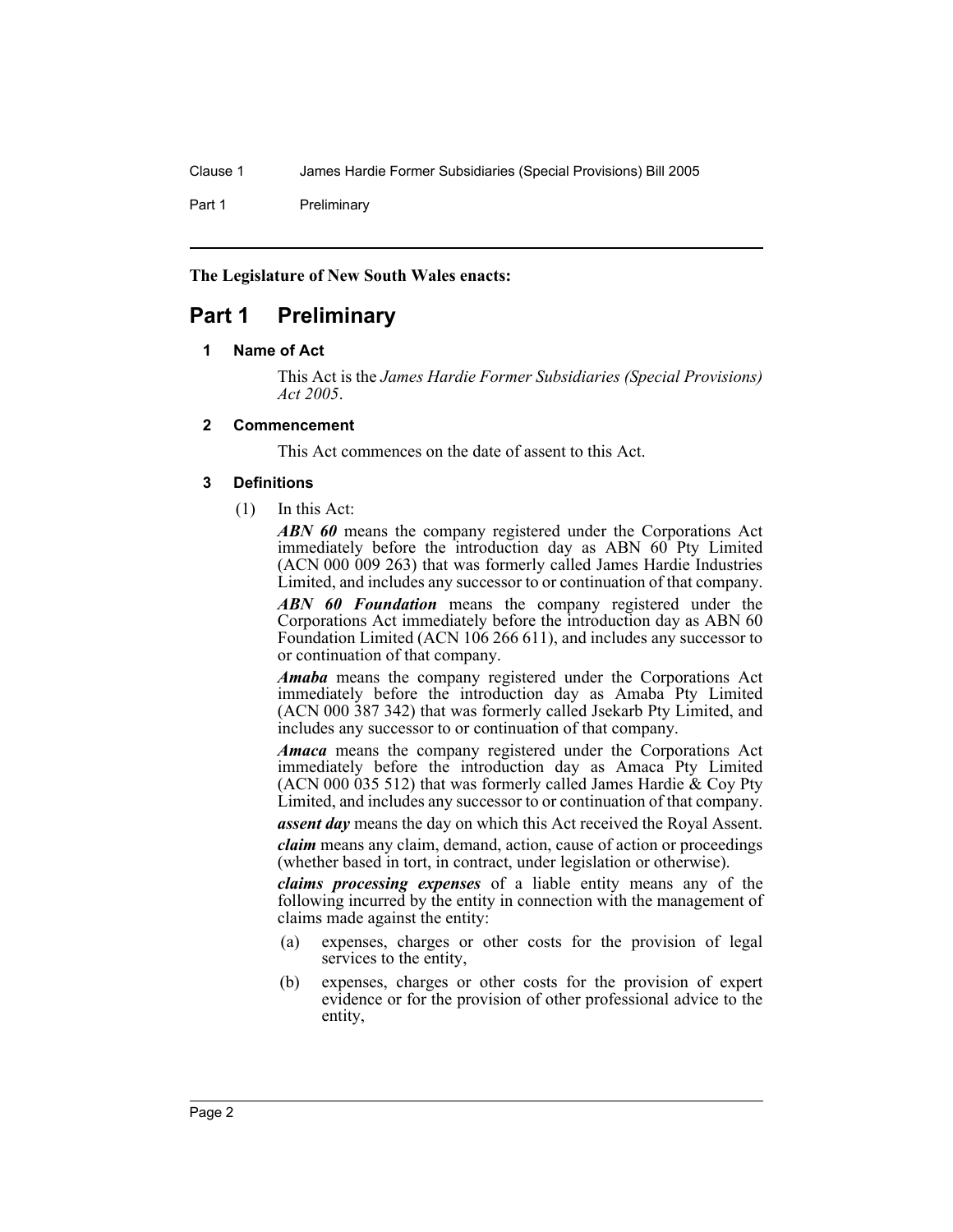Preliminary **Part 1** 

(c) expenses, charges or other costs arising out of proceedings in a court or other tribunal or the use of any structured negotiation process for the settlement of claims (including mediation, conciliation or arbitration).

*Compensation Foundation* means the company registered under the Corporations Act immediately before the introduction day as the Medical Research and Compensation Foundation (ACN 095 924 137), and includes any successor to or continuation of that company.

*contravene* includes fail to comply with.

*Corporations Act* means the *Corporations Act 2001* of the Commonwealth.

*Corporations legislation* means the Corporations legislation to which Part 1.1A of the Corporations Act applies.

*damages* includes any form of monetary compensation.

*exercise* a function includes perform a duty.

*external administration period*—see section 15.

*function* includes a power, authority or duty.

*general law* means the common law and equity.

*introduction day* means the day on which the Bill for this Act was first introduced into Parliament.

*legislation* includes:

- (a) any statute of a legislature (whether enacted or made in Australia or elsewhere), or
- (b) any proclamation, regulation, rule, by-law, order or any other kind of subordinate legislation (however described) made under the authority of a statute (whether enacted or made in Australia or elsewhere).

*liable entity* means each of the following:

- (a) ABN 60,
- (b) Amaba,
- (c) Amaca.

*management* of claims includes the handling, finalisation or payment of such claims.

*Member Register* of a company means a register of members of the company kept under Chapter 2C of the Corporations Act.

*MRCF Investments* means the company registered under the Corporations Act immediately before the introduction day as MRCF (Investments) Pty Limited (ACN 095 926 837), and includes any successor to or continuation of that company.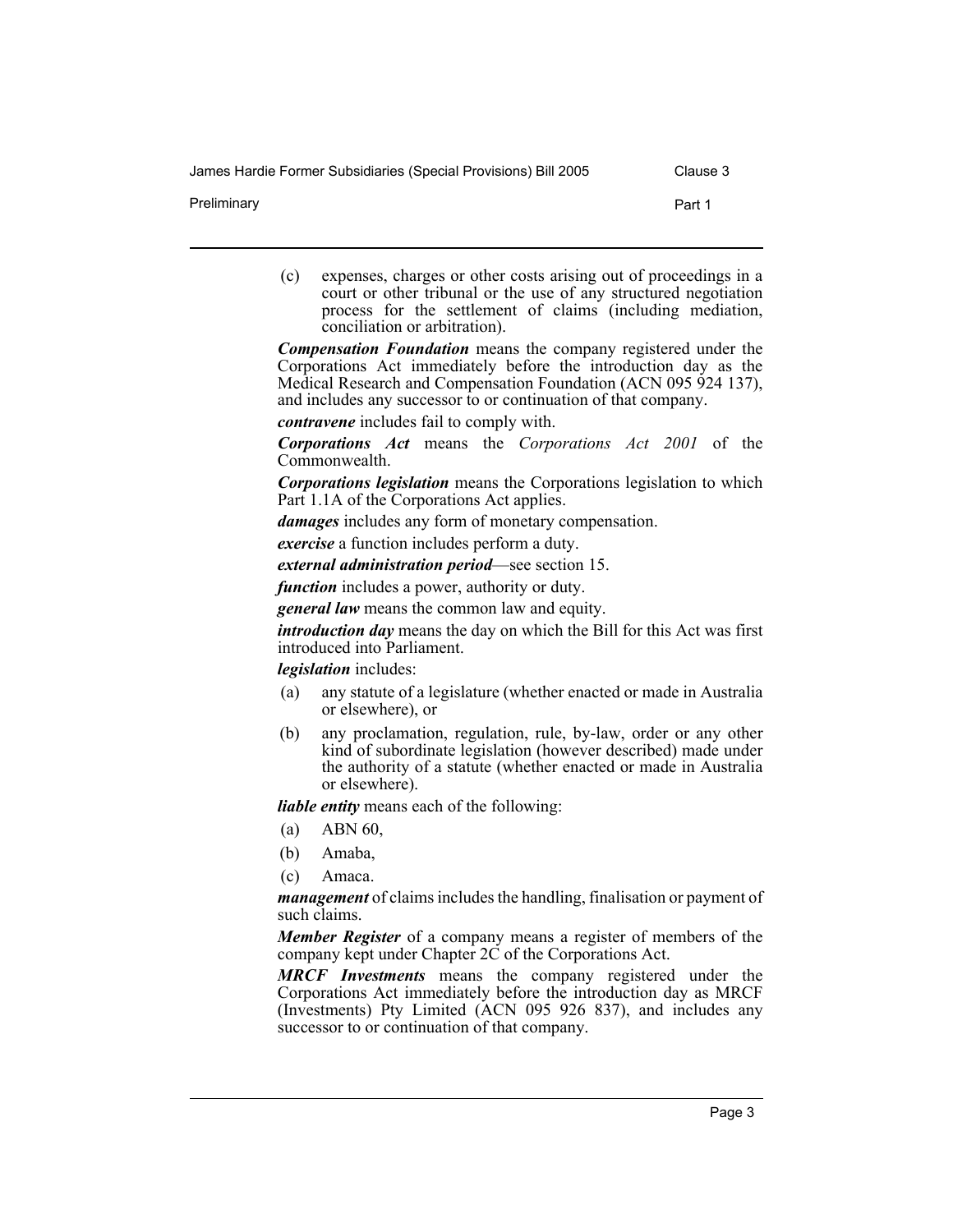Part 1 Preliminary

*operating expenses* of a liable entity means any expenses, charges or other costs (including taxes and duties) incurred by the entity in carrying on its business during the external administration period as provided by Part 3, but does not include its claims processing expenses.

*power* includes an authority.

*the State* means the State of New South Wales.

*transfer* of a share includes:

- (a) an assignment (whether or not for consideration) of the share, and
- (b) an assignment or transfer, or the creation, of any legal or beneficial interest (or both) in the share.

*working day* means any day that is not a Saturday, Sunday or public holiday.

- (2) In this Act, the following terms have the same meanings as they have in the Corporations Act:
	- *ACN ASIC books company constitution contributory director insolvent member negotiable instrument officer public document registered company auditor registered office secretary*
- (3) If this Act provides for an event or other thing to occur on a particular day, that event or thing is taken to occur at the beginning of that day.
- (4) Notes included in this Act do not form part of this Act.

#### **4 Extraterritorial operation of Act**

It is the intention of the Parliament of New South Wales that the operation of this Act should, as far as possible, include operation in relation to the following:

(a) things situated in or outside the territorial limits of the State,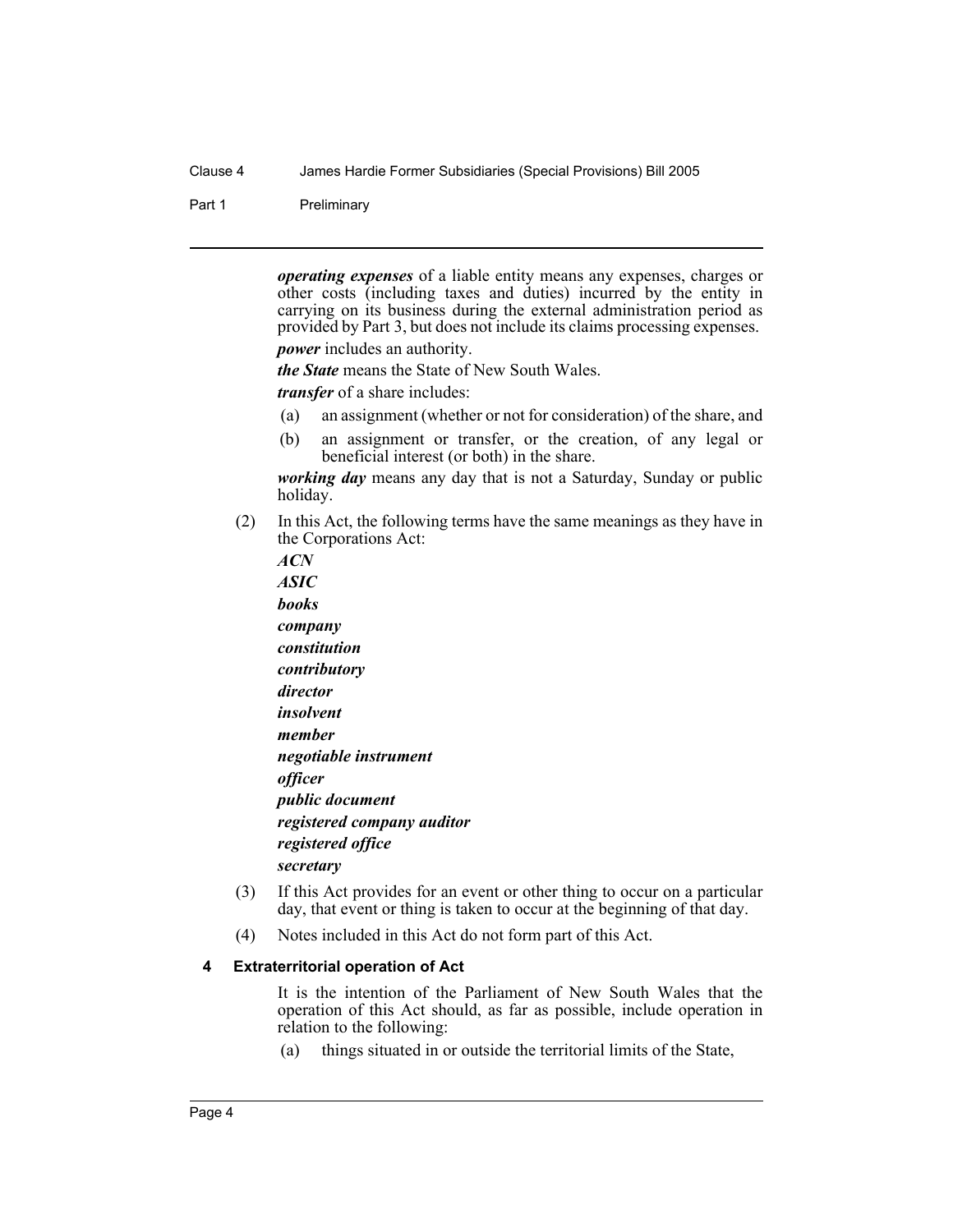James Hardie Former Subsidiaries (Special Provisions) Bill 2005 Clause 5

Preliminary

| ı<br>÷ |  |
|--------|--|
|        |  |

- (b) acts, transactions and matters done, entered into or occurring in or outside the territorial limits of the State,
- (c) things, acts, transactions and matters (wherever situated, done, entered into or occurring) that would, apart from this Act, be governed or otherwise affected by the law of another State, a Territory, the Commonwealth or a foreign country.

#### **5 Construction of legislation so as not to exceed the legislative power of Parliament**

- (1) This Act and any instrument made under this Act is to be construed as operating to the full extent of, but so as not to exceed, the legislative power of the Parliament of New South Wales.
- (2) If any provision of this Act or any instrument made under this Act (or the application of any such provision to any person, subject-matter or circumstance) would, but for this section, be construed as being in excess of the legislative power of Parliament:
	- (a) it is a valid provision to the extent to which it is not in excess of that power, and
	- (b) the remainder of this Act or the instrument, and the application of the provision to other persons, subject-matters or circumstances, is not affected.
- (3) This section applies to this Act or an instrument made under this Act in addition to, and without limiting the effect of, any provision of this Act or the instrument.

## **6 Act to bind State and other jurisdictions**

(1) This Act binds the State and, in so far as the legislative power of the Parliament of New South Wales permits, the other States, the Territories and the Commonwealth.

**Note.** Section 21 (1) of the *Interpretation Act 1987* defines the term *person* to include a body politic.

- (2) Without limiting subsection (1), this Act has effect despite any privilege or immunity of the Crown in any of its capacities.
- (3) This Act does not make any State or Territory, the Commonwealth, or the Crown in any of its capacities, liable to be prosecuted for an offence.
- (4) A reference in this section to a State, Territory or the Commonwealth includes a reference to the Government of the State, Territory or Commonwealth.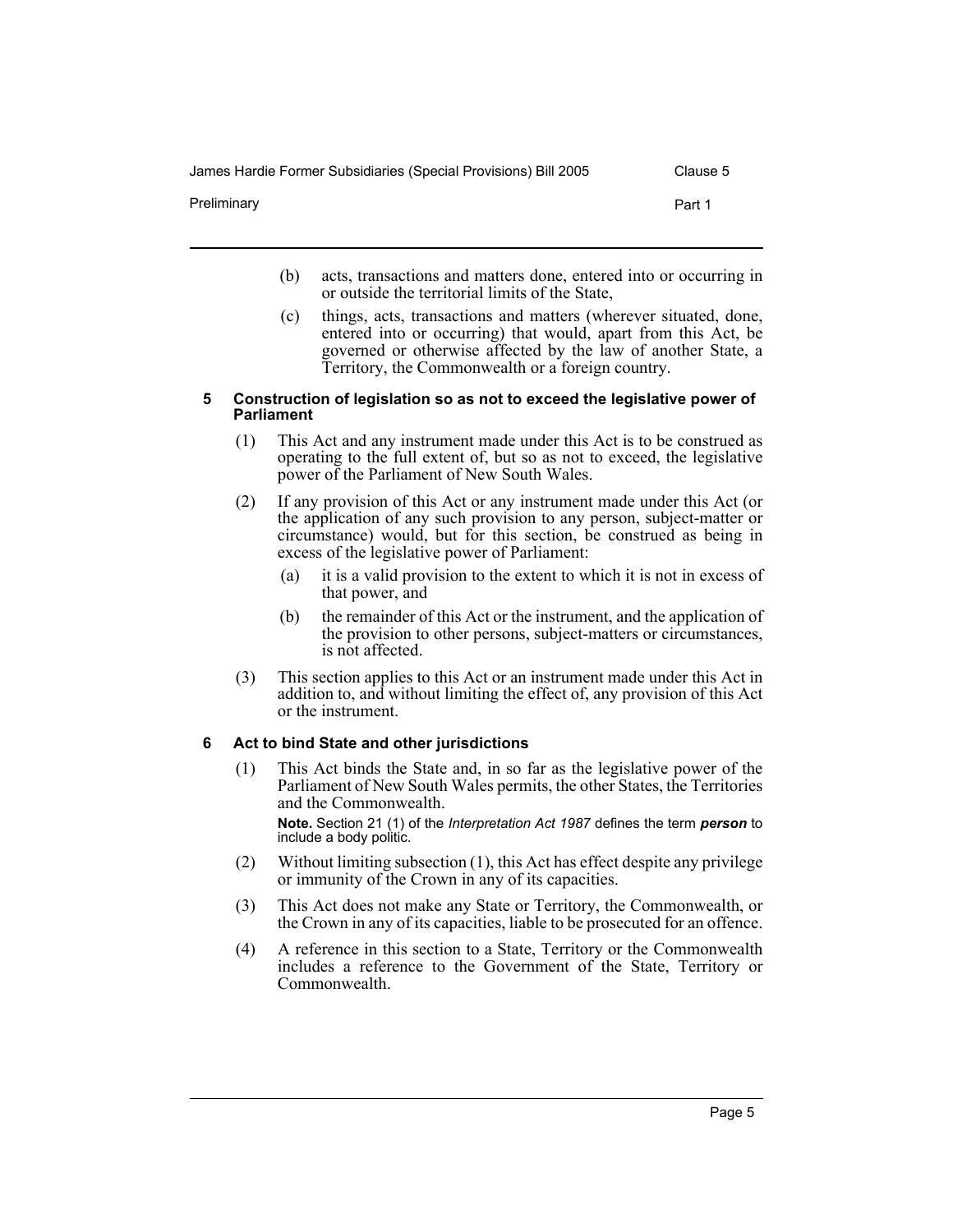Part 2 Limitations on corporate restructuring

## **Part 2 Limitations on corporate restructuring**

## **Division 1 Interpretation**

## **7 Definitions**

In this Part:

*hold* a share includes hold a share on trust or for the benefit of another person.

*relevant company* means any of the following:

- (a) any liable entity,
- (b) the Compensation Foundation,
- (c) MRCF Investments,
- (d) the ABN 60 Foundation.

## **Division 2 Registered offices and Member Registers**

## **8 Registered offices to be within the State**

- (1) A relevant company must not, without the written approval of the Minister:
	- (a) change the address of its registered office to a location that is outside of the territorial limits of the State, or
	- (b) have its registered office at a location that is outside of the territorial limits of the State.

Maximum penalty: 1,000 penalty units.

**Note.** If a relevant company contravenes this subsection, section 40 operates to make each person who is a director of the company or who is concerned in the management of the company liable for the offence if the person knowingly authorised or permitted the contravention.

- (2) Subsection (1) is taken to extend to acts or omissions occurring during or after the introduction day but before the assent day.
- (3) However, if a relevant company has its registered office at a location outside of the territorial limits of the State on the introduction day, subsection (1) does not make the company liable for an offence provided that the address of the office is changed to a location within the territorial limits of the State within 5 working days after the introduction day.
- (4) It is taken to be a provision of the constitution of each relevant company that: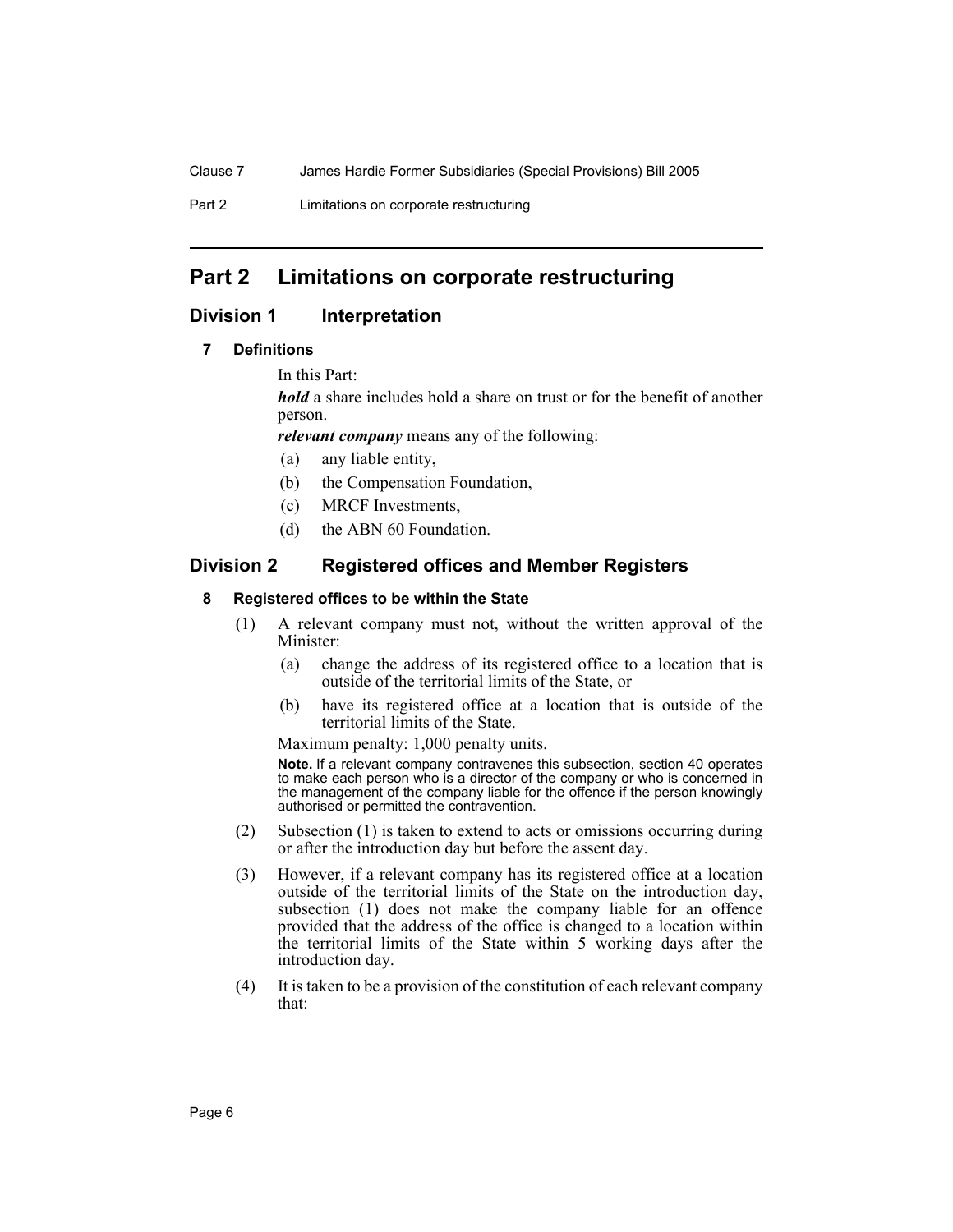| James Hardie Former Subsidiaries (Special Provisions) Bill 2005 | Clause 9 |
|-----------------------------------------------------------------|----------|
| Limitations on corporate restructuring                          | Part 2   |

- (a) the registered office of the company be located within the territorial limits of the State unless the Minister gives written approval for it to be located outside the territorial limits of the State, and
- (b) the address of its registered office not be changed to a location that is outside of the territorial limits of the State without the written approval of the Minister.

## **9 Member Register to be within the State**

- (1) A relevant company must not, without the written approval of the Minister:
	- (a) change the location where any Member Register of the company is kept to a location that is outside of the territorial limits of the State, or
	- (b) keep any Member Register of the company at a location that is outside of the territorial limits of the State.

Maximum penalty: 1,000 penalty units.

**Note.** If a relevant company contravenes this subsection, section 40 operates to make each person who is a director of the company or who is concerned in the management of the company liable for the offence if the person knowingly authorised or permitted the contravention.

- (2) Subsection (1) is taken to extend to acts or omissions occurring during or after the introduction day but before the assent day.
- (3) However, if a relevant company keeps any of its Member Registers at a location outside of the territorial limits of the State on the introduction day, subsection (1) does not make the company liable for an offence provided that the location where the Register is kept is changed to a location within the territorial limits of the State within 5 working days after the introduction day.
- (4) It is taken to be a provision of the constitution of each relevant company that:
	- (a) any Member Register of the company be kept at a location within the territorial limits of the State unless the Minister gives written approval for it to be kept at a location outside the territorial limits of the State, and
	- (b) the location where a Member Register is kept not be changed to a location that is outside of the territorial limits of the State without the written approval of the Minister.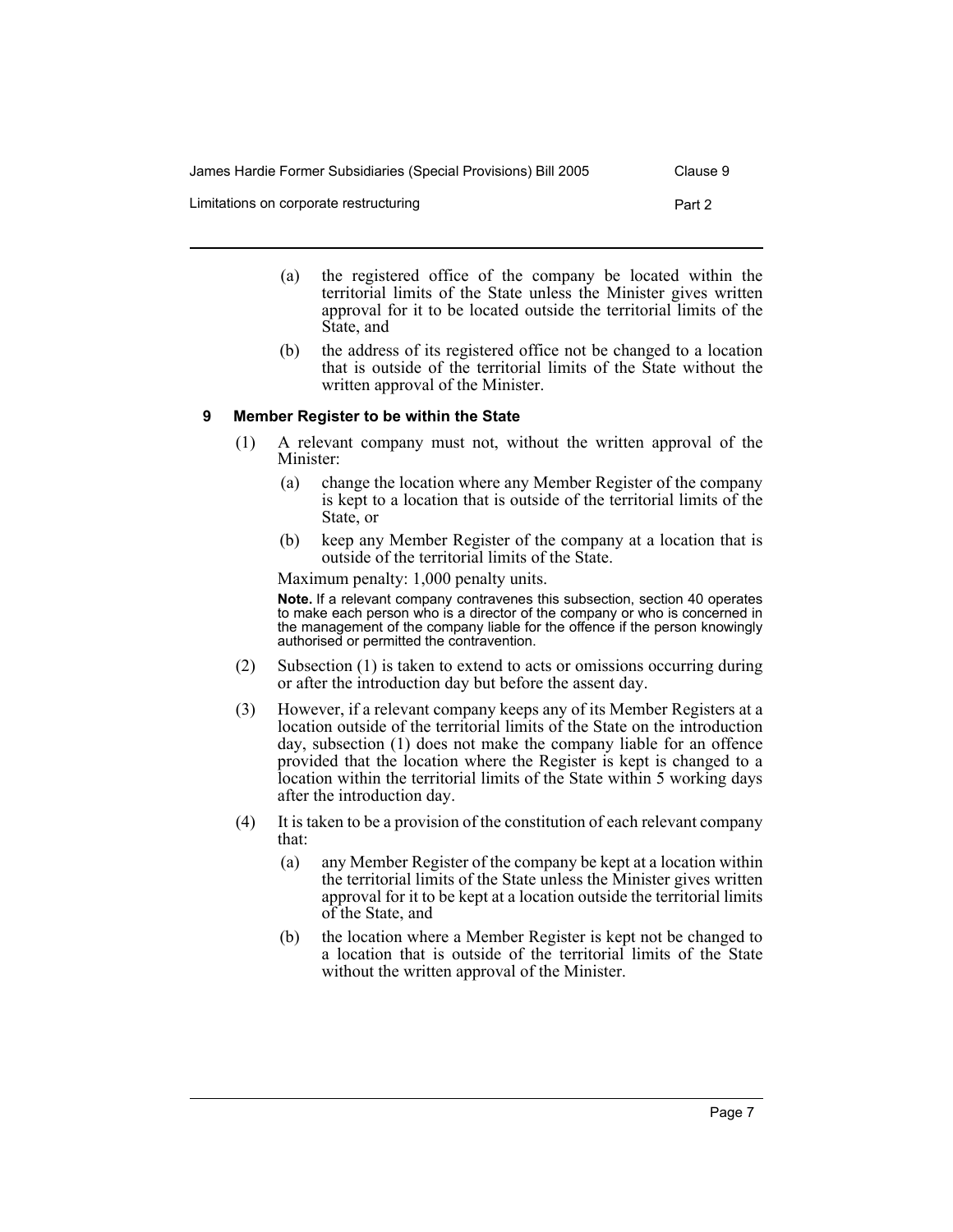Part 2 Limitations on corporate restructuring

#### **10 Orders to relocate registered office or Member Register to the State**

- (1) The Minister may, by order served on a relevant company, instruct the company and its directors and other officers to take such steps as are necessary under the Corporations Act:
	- (a) to change the address of its registered office to a location that is within the territorial limits of the State within the period specified in the order, and
	- (b) to change the location where any Member Register of the company is kept to a location that is within the territorial limits of the State within the period specified in the order.
- (2) A relevant company on which an order made under subsection (1) is served must comply with the order.

Maximum penalty: 1,000 penalty units.

**Note.** If a relevant company contravenes this subsection, section 40 operates to make each person who is a director of the company or who is concerned in the management of the company liable for the offence if the person knowingly authorised or permitted the contravention.

## **Division 3 Transfers of shares by relevant companies**

#### **11 Certain transfers of shares in liable entities prohibited**

(1) A relevant company must not transfer to any person any shares that it holds in a liable entity without the written approval of the Minister.

Maximum penalty: 1,000 penalty units.

**Note.** If a relevant company contravenes this subsection, section 40 operates to make each person who is a director of the company or who is concerned in the management of the company liable for the offence if the person knowingly authorised or permitted the contravention.

- (2) Without limiting subsection (1), an order of the Minister under section 12 instructing a relevant company and its directors and officers to transfer shares constitutes written approval of the Minister for the purposes of that subsection for the transfer of those shares.
- (3) Subsections (1) and (2) are taken to extend to transfers of shares occurring during or after the introduction day but before the assent day.

#### **12 Orders requiring transfer of shares back to relevant company**

(1) If a relevant company transfers shares in contravention of section 11, the Minister may, by order served on the person to whom or which the shares were transferred, instruct the person (and, in the case of a company, its directors and other officers) to take such steps as are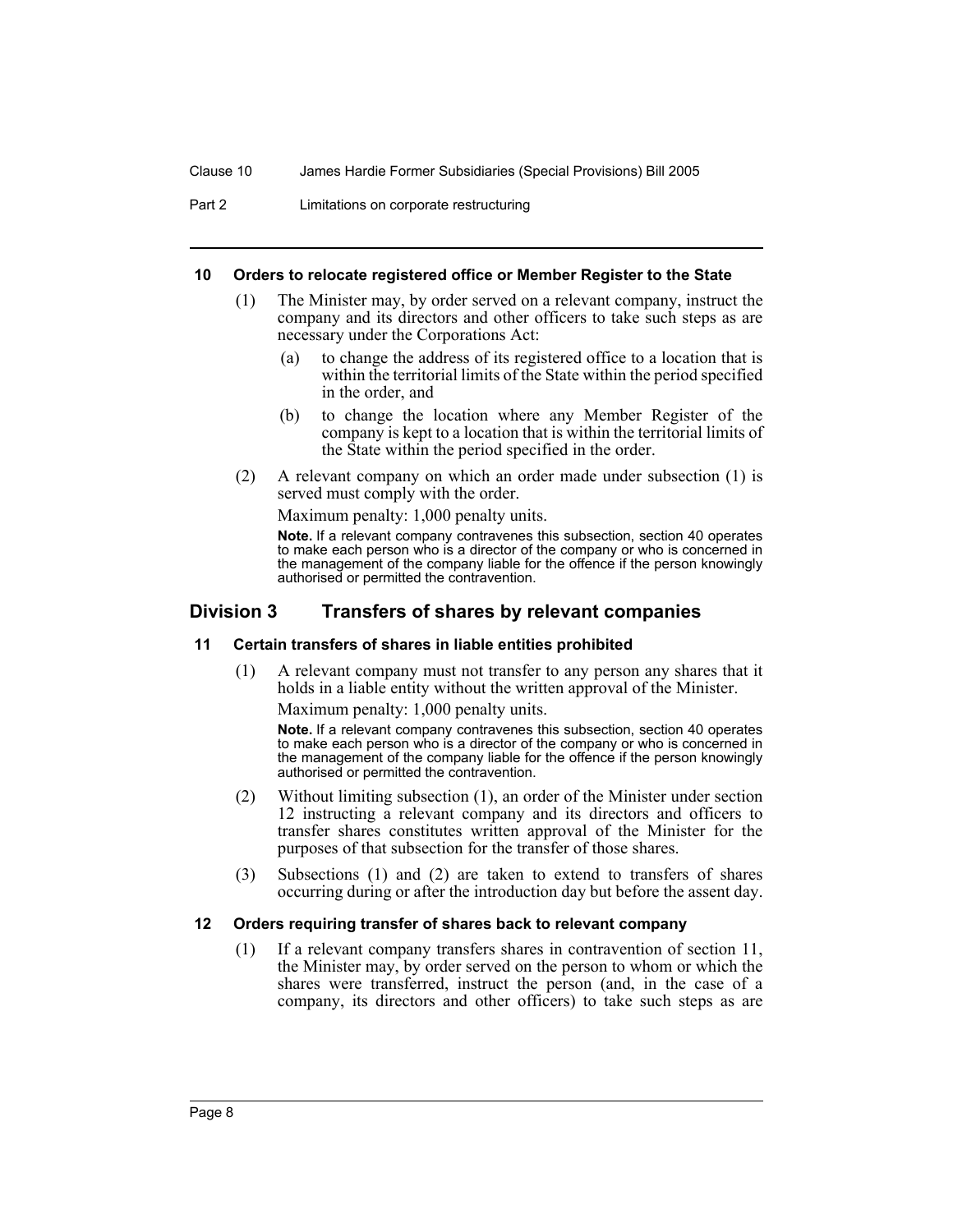| James Hardie Former Subsidiaries (Special Provisions) Bill 2005 | Clause 13 |
|-----------------------------------------------------------------|-----------|
| Limitations on corporate restructuring                          | Part 2    |

necessary under the Corporations Act and any other relevant law (whether written or unwritten) to transfer those shares back to the relevant company during the day or within the period specified in the order.

(2) A person must comply with any order made under subsection (1) that is served on the person.

Maximum penalty: 1,000 penalty units.

**Note.** If the person who contravenes this subsection is a corporation, section 40 operates to make each person who is a director of the corporation or who is concerned in the management of the corporation liable for the offence if the person knowingly authorised or permitted the contravention.

- (3) If a person holds shares to which an order under subsection (1) applies on trust or for the benefit of another person, any beneficial interest of the other person in the shares is extinguished on the transfer of the shares back to the relevant company.
- (4) No compensation is payable for any of the following:
	- (a) the loss of any legal or beneficial interest in shares resulting from the transfer of the shares in compliance with an order under subsection (1) (including the extinguishment of a person's beneficial interest in shares by operation of subsection  $(3)$ ),
	- (b) any costs or other expenses incurred by a person in complying with an order under subsection  $(1)$ .

## **Division 4 Expiry of Part**

## **13 Part expires when external administration period ends**

The provisions of this Part cease to have effect at the end of the day on which the external administration period ends.

## **Division 5 Displacement of Corporations legislation**

## **14 Displacement of certain provisions of Corporations legislation**

(1) Sections 8 and 9 (and section 40 in its application to contraventions of those sections by relevant companies) are declared to be Corporations legislation displacement provisions for the purposes of section 5G of the Corporations Act in relation to the provisions of the Corporations legislation generally.

**Note.** Chapter 2B of the Corporations Act makes provision with respect to the registered offices of companies and places of business of companies. See also section 121 (Registered office) of that Act.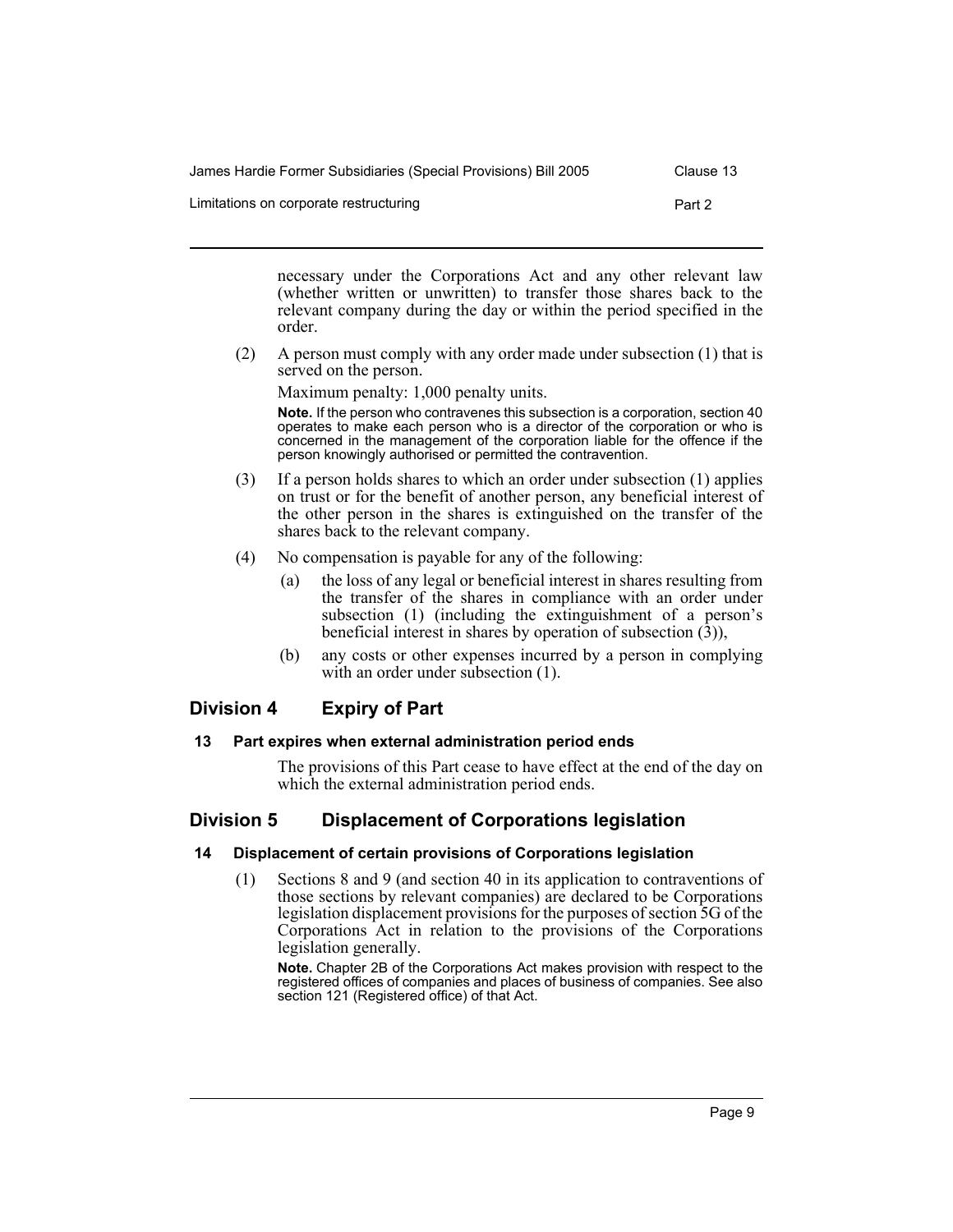Clause 14 James Hardie Former Subsidiaries (Special Provisions) Bill 2005

Part 2 Limitations on corporate restructuring

Chapter 2C of the Corporations Act makes provision for the keeping of registers (including Member Registers) by companies. See, in particular, sections 169 (Register of members), 172 (Location of registers) and 178 (Overseas branch registers) of that Act.

Section 5G (9) of the Corporations Act provides that if a provision of a law of a State or Territory provides that a provision is included, or taken to be included, in a company's constitution, the provision is included in the company's constitution even though the procedures and other requirements of that Act are not complied with in relation to the provision.

Section 5G (11) of the Corporations Act provides that if a State law declares a provision of a State law to be a Corporations legislation displacement provision, any provision of the Corporations legislation with which the State provision would otherwise be inconsistent does not apply to the extent necessary to avoid the inconsistency.

However, section 5G (3) of the Corporations Act provides that section 5G will only apply to a provision of a law of a State or Territory enacted after the commencement of that Act if a law of the State or Territory declares the provision to be a Corporations legislation displacement provision for the purposes of that section.

(2) Section 11 (and section 40 in its application to contraventions of that section by relevant companies) are declared to be Corporations legislation displacement provisions for the purposes of section 5G of the Corporations Act in relation to the provisions of the Corporations legislation generally.

**Note.** Chapters 2H and 2J of the Corporations Act make provision with respect to the issue of shares and transactions affecting share capital.

Section 5G (11) of the Corporations Act provides that if a State law declares a provision of a State law to be a Corporations legislation displacement provision, any provision of the Corporations legislation with which the State provision would otherwise be inconsistent does not apply to the extent necessary to avoid the inconsistency.

(3) Sections 10 and 12 (and section 40 in its application to contraventions of those sections by relevant companies) are declared to be Corporations legislation displacement provisions for the purposes of section 5G of the Corporations Act in relation to the provisions of the Corporations legislation generally.

**Note.** Section 5G (5) of the Corporations Act provides that if a provision of a law of a State or Territory specifically:

- (a) authorises a person to give instructions to the directors or other officers of a company or body, or
- (b) requires the directors of a company or body to:
	- (i) comply with instructions given by a person, or
	- (ii) have regard to matters communicated to the company or body by a person, or
- (c) provides that a company or body is subject to the control or direction of a person,

a provision of the Corporations legislation does not: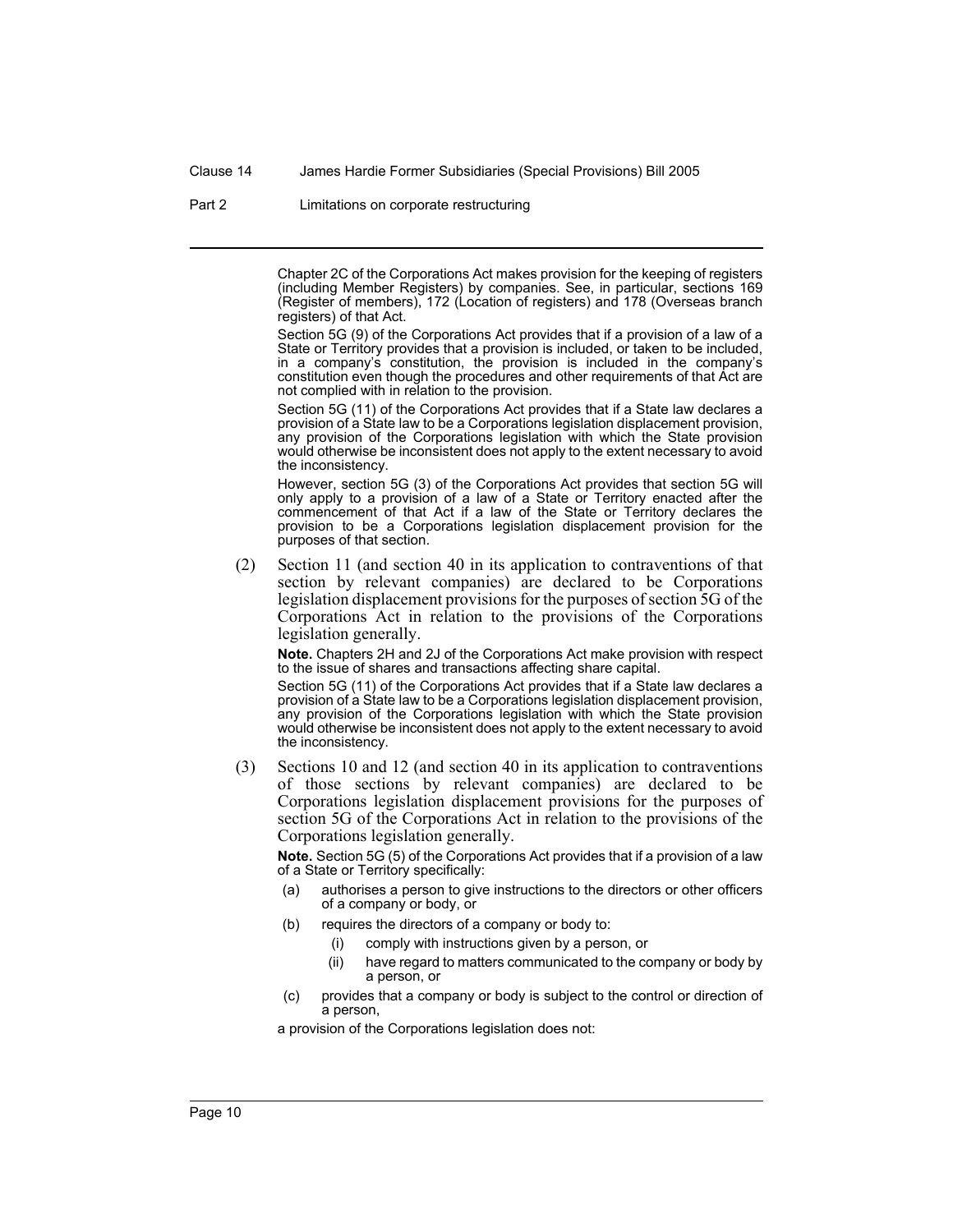| James Hardie Former Subsidiaries (Special Provisions) Bill 2005 | Clause 14 |
|-----------------------------------------------------------------|-----------|
| Limitations on corporate restructuring                          | Part 2    |
|                                                                 |           |

- (d) prevent the person from giving an instruction to the directors or exercising control or direction over the company or body, or
- (e) prohibit a director from complying with the instruction or direction, or
- (f) impose a liability (whether civil or criminal) on a director for complying with the instruction or direction.

Section 5G (11) of the Corporations Act provides that if a State law declares a provision of a State law to be a Corporations legislation displacement provision, any provision of the Corporations legislation with which the State provision would otherwise be inconsistent does not apply to the extent necessary to avoid the inconsistency.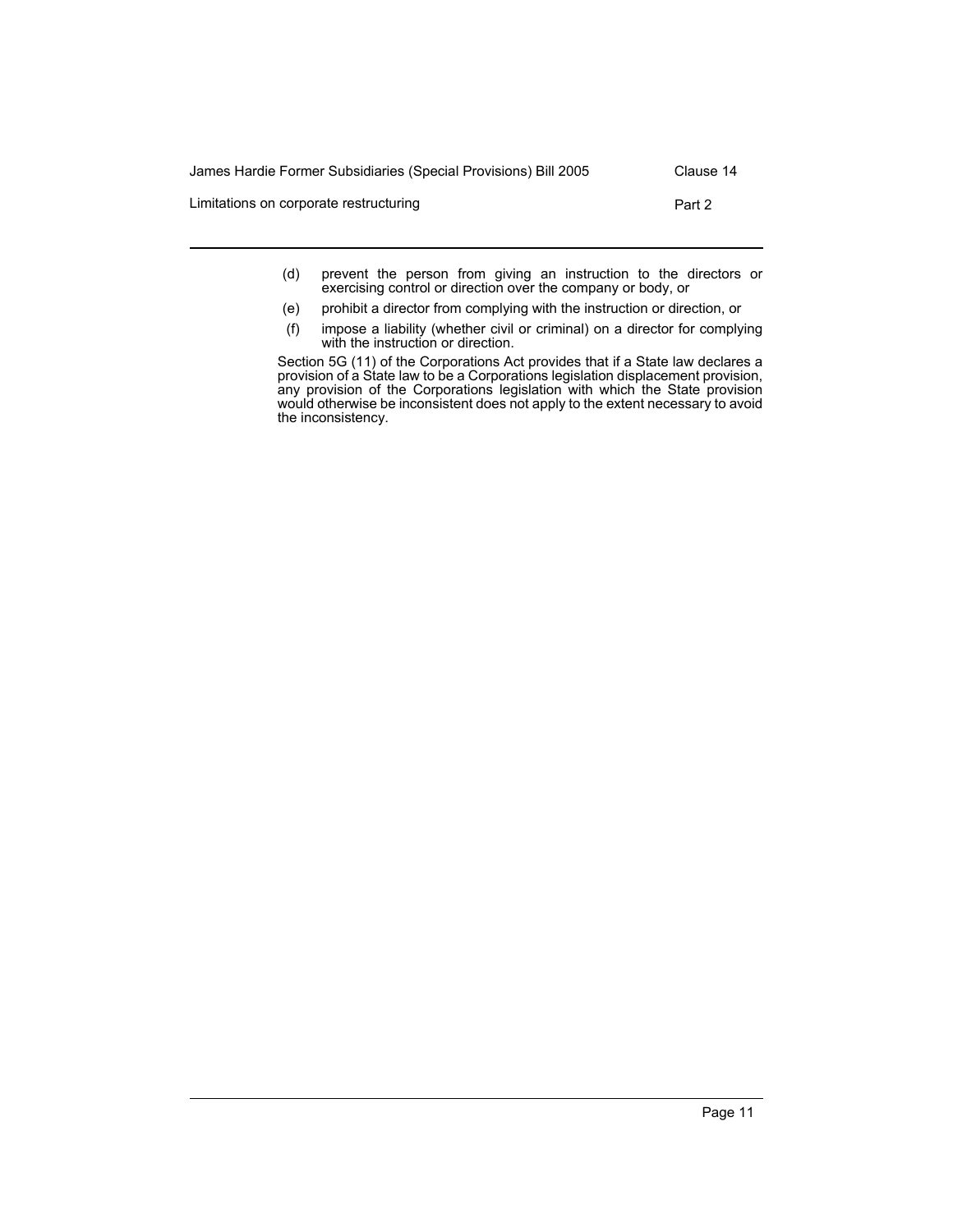Part 3 External administration of liable entities

## **Part 3 External administration of liable entities**

## **Division 1 General**

## **15 External administration period**

- (1) For the purposes of this Act, the *external administration period* means the period:
	- (a) commencing on the assent day, and
	- (b) ending at the end of the day appointed by the Governor under subsection (2) for the termination of the external administration under this Part.
- (2) The Governor may, by proclamation published in the Gazette, fix a day for the termination of the external administration of each liable entity under this Part.
- (3) The Governor may, by proclamation published in the Gazette, revoke a proclamation published under subsection (2), in which case the revoked proclamation is taken never to have been published.
- (4) A revoking proclamation has effect only if published before the day fixed under subsection (2) by the proclamation it revokes.
- (5) The revocation of a proclamation published under subsection (2) does not prevent publication of a further proclamation under that subsection.

## **16 External administration must be conducted under this Part**

- (1) During the external administration period:
	- (a) any external administration of a liable entity is to be conducted only in accordance with the provisions of this Part, and
	- (b) no proceedings may be brought or continued in a court or other tribunal for the external administration of a liable entity otherwise than in accordance with the provisions of this Part.
- (2) Nothing in this Part is intended to prevent or limit any liable entity or any of its directors or other officers from providing assistance to ASIC.
- (3) In this section, *external administration* means any scheme of arrangement, receivership, winding up or other kind of external administration.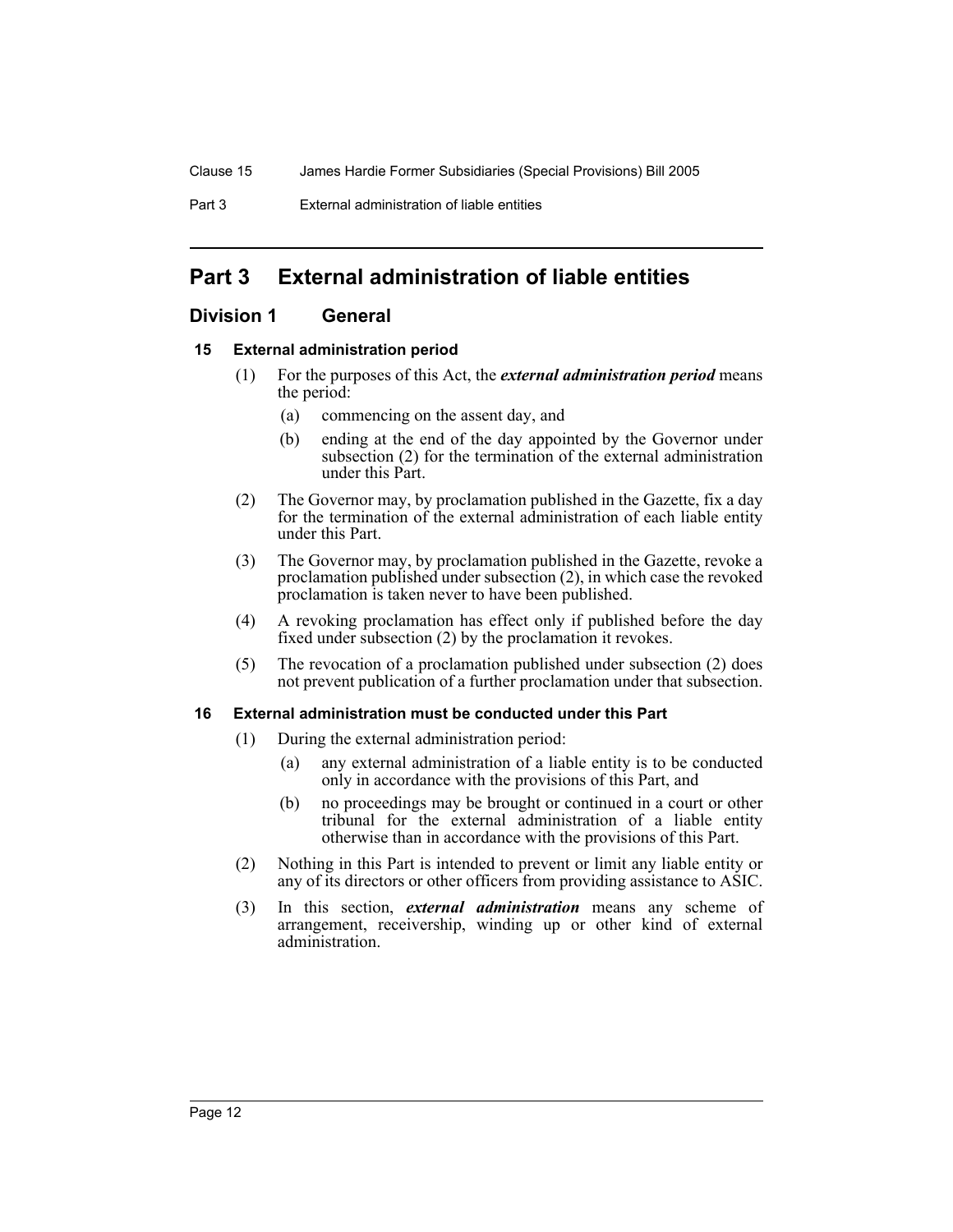| James Hardie Former Subsidiaries (Special Provisions) Bill 2005 | Clause 17 |
|-----------------------------------------------------------------|-----------|
| External administration of liable entities                      | Part 3    |

## **Division 2 Management of liable entities**

#### **17 Management during external administration period**

Subject to the provisions of this Part and Part 2, each liable entity is to be managed during the external administration period in accordance with any applicable provisions of the Corporations Act or any other legislation, the constitution of the entity and the general law.

#### **18 Conduct of business during external administration period**

- (1) Subject to this Part, during the external administration period the powers of each liable entity must be exercised so as to:
	- (a) carry on the business of the entity so far as is necessary for the management of claims made against the entity, and
	- (b) pay claims made against the entity in accordance with the provisions of this Part.

**Note.** Part 2B.1 of the Corporations Act makes provision for the powers of companies and how they are to be exercised. In particular, section 124 of that Act provides that a company has the legal capacities and powers of an individual. However, section 124 (3) of that Act makes it clear that nothing in that section authorises a company to do an act that is prohibited by a law of a State or gives a right to a company that a law of a State denies to it.

- (2) Without limiting subsection (1), a liable entity may also:
	- (a) make any compromise or arrangement with persons having or alleging that they have any claim (present or future, certain or contingent, ascertained or sounding only in damages) against the entity or by which the entity may be rendered liable, and
	- (b) enforce any calls, liabilities to calls, debts, liabilities capable of resulting in debts and any claims (present or future, certain or contingent, ascertained or sounding only in damages) subsisting or supposed to subsist between the entity and a contributory or other debtor or person apprehending liability to the entity, and
	- (c) compromise any call, debt, liability or claim referred to in paragraph (b), and all questions in any way relating to or affecting the property of the entity or the external administration of the entity under this Part, on such terms as are agreed, and take any security for the discharge of, and give a complete discharge in respect of, any such call, debt, liability or claim, and
	- (d) do all such other things:
		- (i) as are necessary for the purposes of exercising a power under subsection  $(1)$  or paragraph  $(a)$ ,  $(b)$  or  $(c)$  or  $\delta$  the external administration of the entity under this Part, or
		- (ii) that the entity is directed, required, authorised or permitted to do by or under this Part.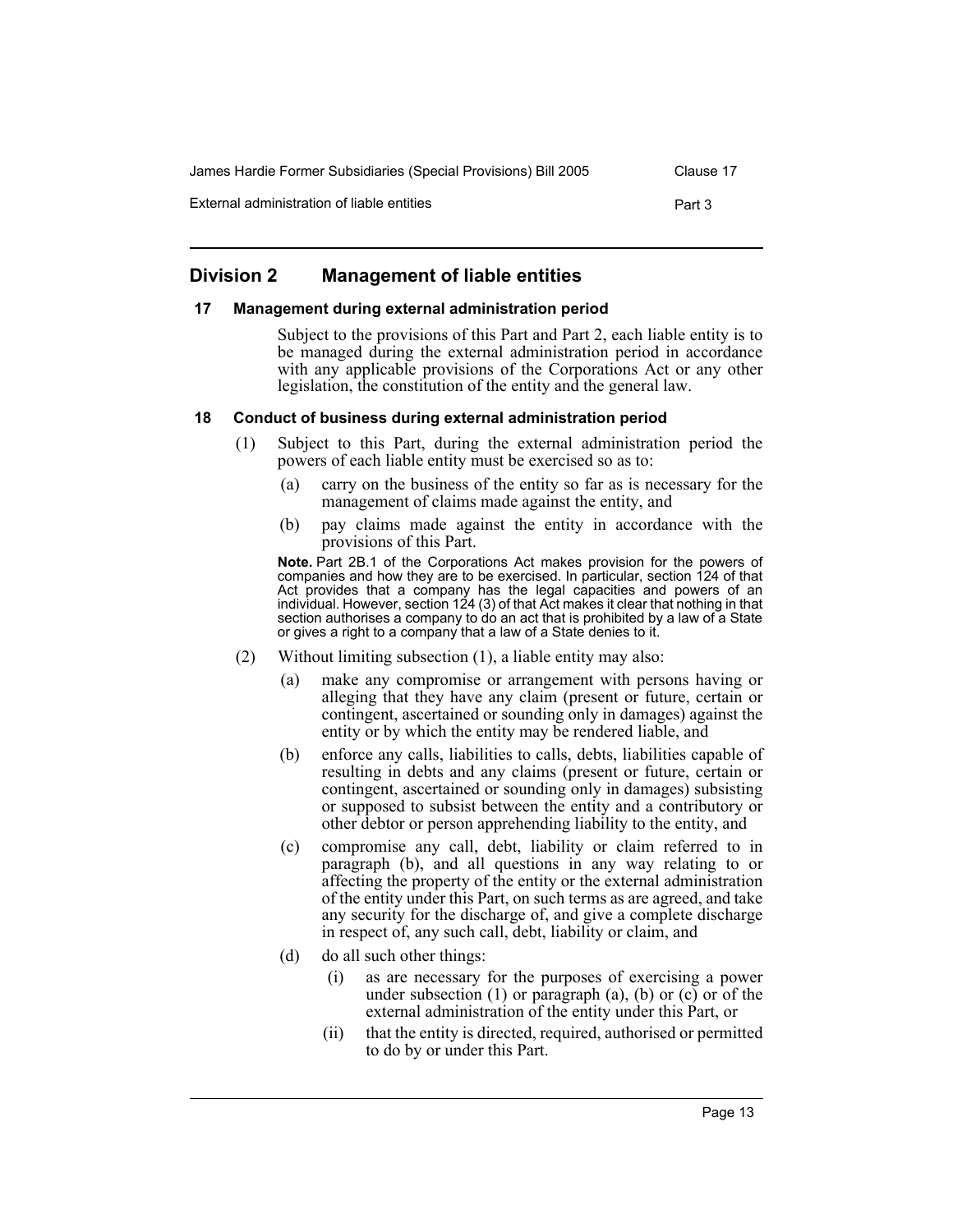Part 3 External administration of liable entities

- (3) An exercise of a power by a liable entity is not invalid merely because it is exercised in contravention of subsection (1) or (2).
- (4) However, nothing in subsection (3) prevents:
	- (a) the making of an application to the Supreme Court under section 32 for an order to remedy or restrain a contravention of subsection  $(1)$  or  $(2)$ , or
	- (b) the Supreme Court from granting any relief under section 32 on any such application.

#### **19 Directions from Minister**

- (1) The Minister may, by written order served on a liable entity, direct the entity to do, or not to do, any thing that the Minister is satisfied is necessary or appropriate for the external administration of the entity in accordance with the provisions of this Part.
- (2) A liable entity is required and authorised to comply with any direction given to it under an order made under subsection (1) that is served on it.

#### **20 Notification that liable entity under external administration**

Each liable entity is authorised and required during the external administration period to set out in every public document, and in every negotiable instrument, of the entity, after the name of the entity where it first appears, the expression "under NSW external administration".

#### **21 Liable entity may continue to trade while insolvent**

A liable entity and its directors and other officers are specifically authorised during the external administration period to conduct the business of the entity in the manner directed, required, authorised or permitted by or under this Part even if:

- (a) the entity is insolvent, or
- (b) the entity will become insolvent by reason of conducting its business in such a manner.

#### **22 Deregistration of liable entities**

A liable entity, any director or other officer or member of such an entity or any other person may not make an application during the external administration period for the deregistration of a liable entity under the Corporations Act without the written consent of the Minister.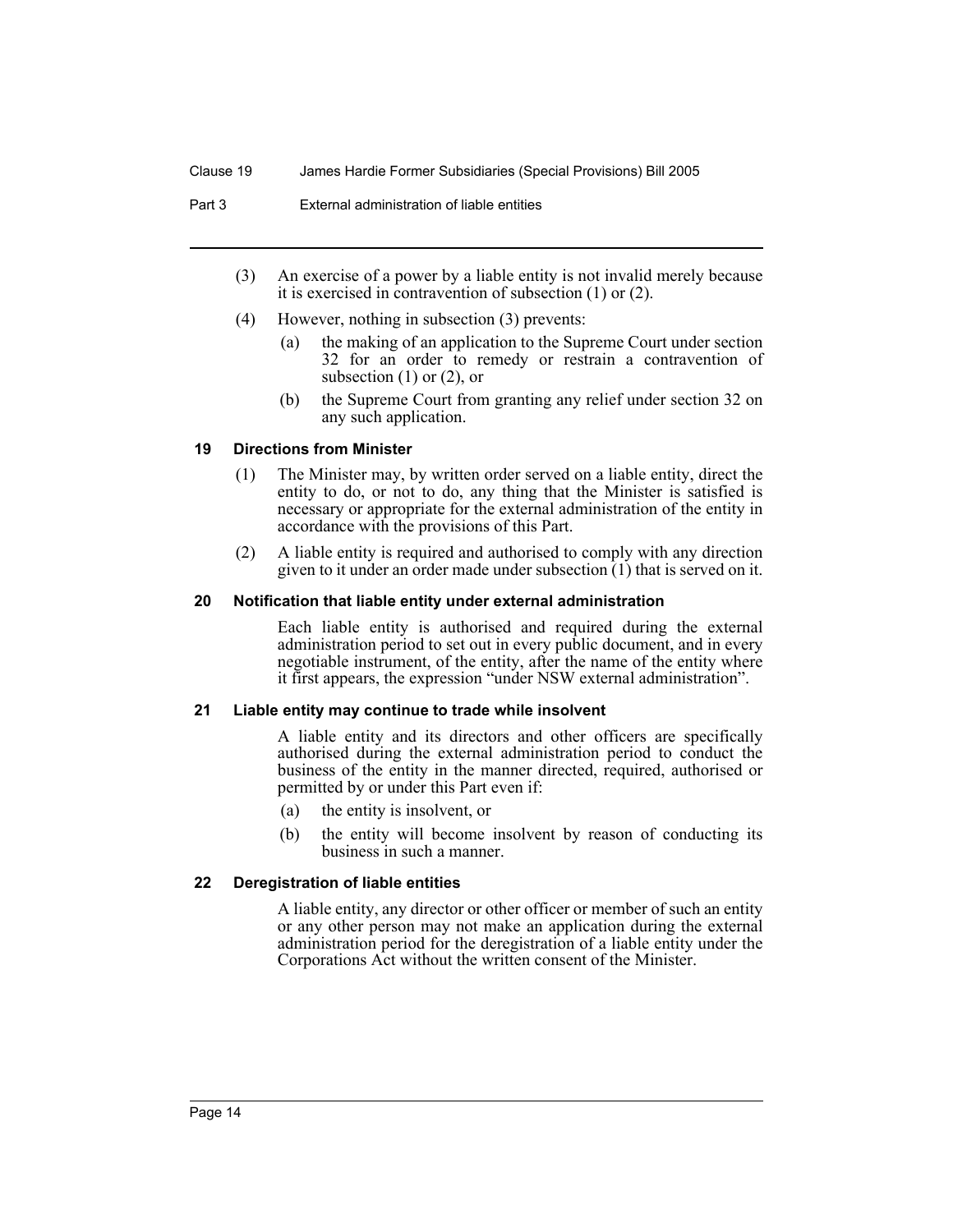| James Hardie Former Subsidiaries (Special Provisions) Bill 2005 | Clause 23 |
|-----------------------------------------------------------------|-----------|
| External administration of liable entities                      | Part 3    |

## **Division 3 Making and payment of claims**

#### **23 Claims payable only as permitted by this Division**

- (1) During the external administration period, claims against a liable entity may be paid only in the manner permitted by this Division.
- (2) A person who has a claim against a liable entity may bring proceedings during the external administration period to enforce payment of the claim, but only to the extent authorised or permitted by this Division.
- (3) Accordingly, no court or other tribunal has any jurisdiction or power during the external administration period to entertain proceedings or grant any relief in respect of any claim against a liable entity other than in accordance with the provisions of this Division.

#### **24 Determination of whether sufficient funds**

In determining whether or not there are or will be sufficient funds for the payment of claims against a liable entity, regard is to be had to the amount of funding that is or will be available for the payment of such claims (whether from the funds of the entity itself or from contributions of funds made by any other person).

#### **25 Payments during period of sufficient funds**

If there are sufficient funds to do so, a liable entity is authorised to pay all claims against it in full and as and when they fall due for payment.

## **26 Minister may apply to Supreme Court if insufficient funds**

- (1) If there are or will be insufficient funds for all of the claims against a liable entity to be paid in full as and when they fall due for payment, the Minister may apply to the Supreme Court for orders under subsection (2).
- (2) On any such application, the Supreme Court may, if satisfied that there are or will be insufficient funds for all of the claims against a liable entity to be paid in full as and when they fall due for payment, make the following orders:
	- (a) an order declaring that there will be insufficient funds to pay the liable entity's debts in full for the period specified by the order (the *insufficient funds period*),
	- (b) an order approving a scheme for the part payment or deferral of payment of claims against the entity during the insufficient funds period (an *approved payment scheme*).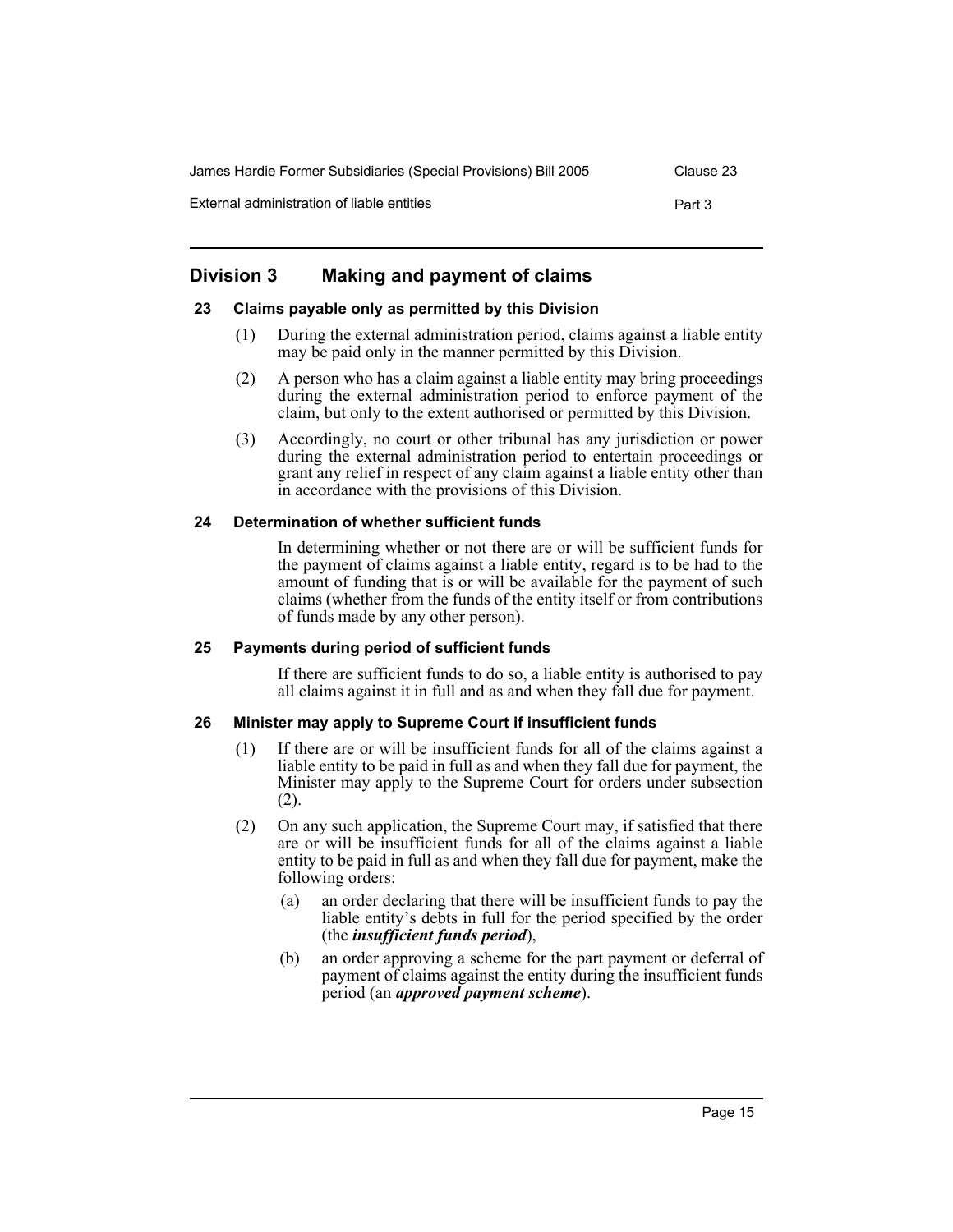#### Clause 26 James Hardie Former Subsidiaries (Special Provisions) Bill 2005

Part 3 External administration of liable entities

- (3) The Supreme Court may not approve a scheme for the part payment or deferral of payment of claims against a liable entity during an insufficient funds period unless the scheme provides for the following:
	- (a) the payment in full of the operating expenses and claims processing expenses of the entity during the period in priority over claims of the kind referred to in paragraph  $(b)$  or  $(c)$ ,
	- (b) the payment of claims for damages for personal injury or death during the period:
		- (i) in full, or
		- (ii) in part (calculated on an appropriate proportionate basis among claimants whose claims are payable when the period commences or become payable during that period),

in priority over claims of the kind referred to in paragraph (c),

- (c) the payment in part, or the deferral of the payment, of any other kinds of claims during the period.
- (4) The Supreme Court may, on the application of the Minister, revoke or vary any orders made under subsection (2).
- (5) While an approved payment scheme is in force, a liable entity is authorised to pay claims against the entity that are payable and to refuse to pay claims that are deferred, but only to the extent and in accordance with the terms of the scheme.
- (6) Despite the provisions of the *Limitation Act 1969* or any other legislation or law (whether written or unwritten):
	- (a) if part payment of a claim is authorised under an approved payment scheme, a claimant is entitled to payment during the insufficient funds period of that part of the total amount payable as is permitted under the scheme (but without prejudice to the right of the claimant to recover the balance of the total amount payable after the end of the period), and
	- (b) if the payment of a claim is deferred under an approved payment scheme:
		- (i) any pending proceedings before any court or other tribunal in respect of the deferred claim may not be continued or maintained until payment of the claim ceases to be deferred under the scheme, and
		- (ii) any limitation period applicable to the making of the claim is taken to stop running on the day on which the insufficient funds period commences and to recommence to run on the day after the period ends.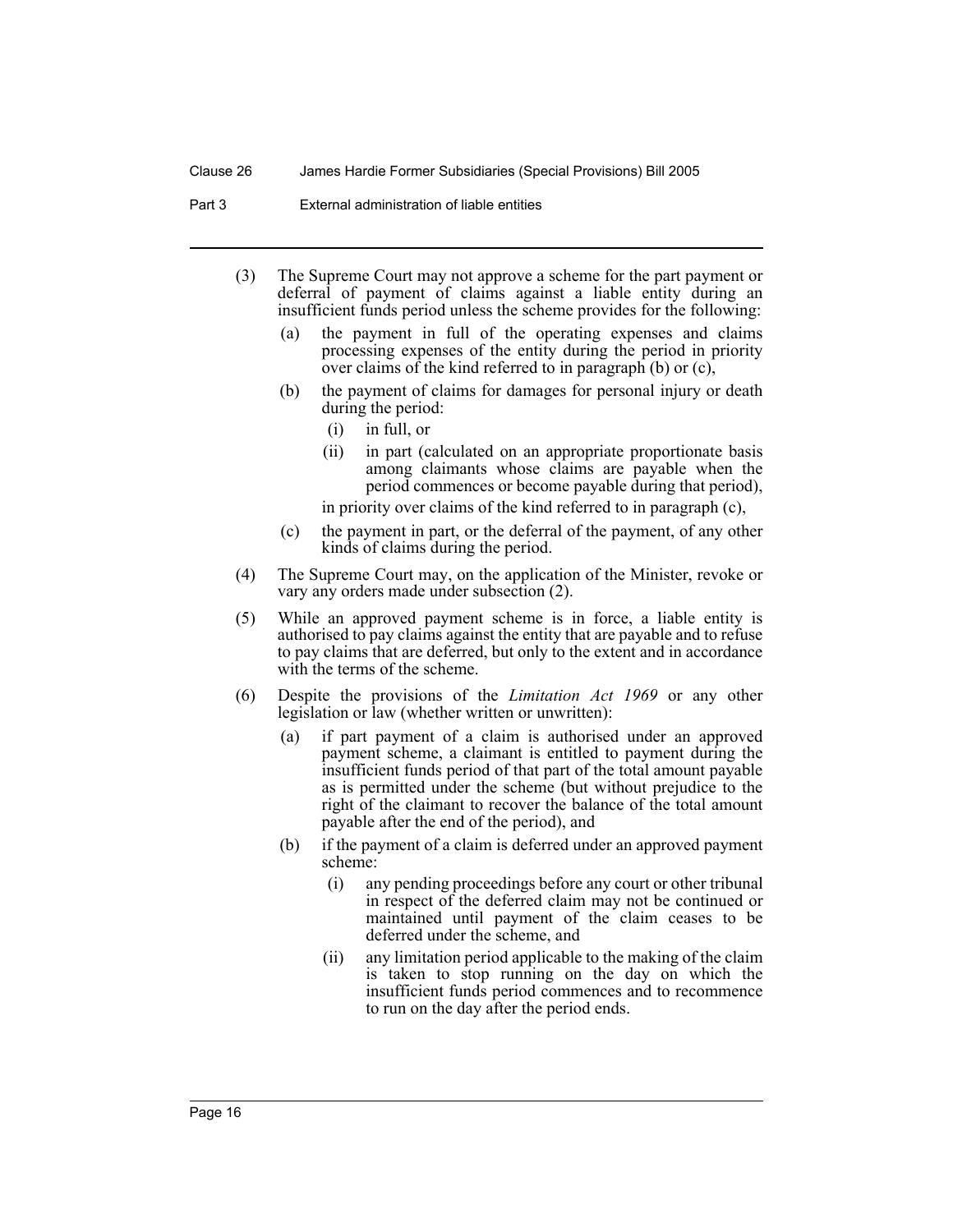| James Hardie Former Subsidiaries (Special Provisions) Bill 2005 | Clause 27 |
|-----------------------------------------------------------------|-----------|
| External administration of liable entities                      | Part 3    |

## **Division 4 Reporting requirements, information and assistance**

## **27 External administration accounts**

- (1) A liable entity must, within 1 month after the end of such period as the Minister may direct from time to time (a *specified period*) by order served on the entity, lodge with the Minister:
	- (a) an account in the form prescribed by the regulations verified by statement in writing showing:
		- (i) the entity's receipts and payments during the specified period, and
		- (ii) in the case of the second account lodged under this subsection and all subsequent accounts—the aggregate amount of receipts and payments during all preceding specified periods, and
	- (b) a statement in the form prescribed by the regulations relating to the position in the external administration, verified by a statement in writing.
- (2) Without limiting subsection (1), the Minister may direct that a specified period includes a period occurring before the commencement of the external administration period.
- (3) An account or statement is verified in writing for the purposes of subsection (1) if a director or secretary of the liable entity concerned makes a statutory declaration to the effect that the account or statement is true and fair.
- (4) The Minister may:
	- (a) cause the account and, where a statement of the position in the external administration has been lodged, that statement to be audited by a registered company auditor, who must prepare a report on the account and the statement (if any), or
	- (b) require a liable entity to have the account and, where a statement of the position in the external administration is to be lodged, that statement to be audited by a registered company auditor, who must prepare a report on the account and the statement (if any) for lodgment.
- (5) For the purposes of the audit under subsection (4), the liable entity must give the auditor access to such books and information as the auditor requires.
- (6) If the Minister causes an account, or an account and a statement, to be audited (or requires a liable entity to have the account, or account and statement, audited) under subsection (4):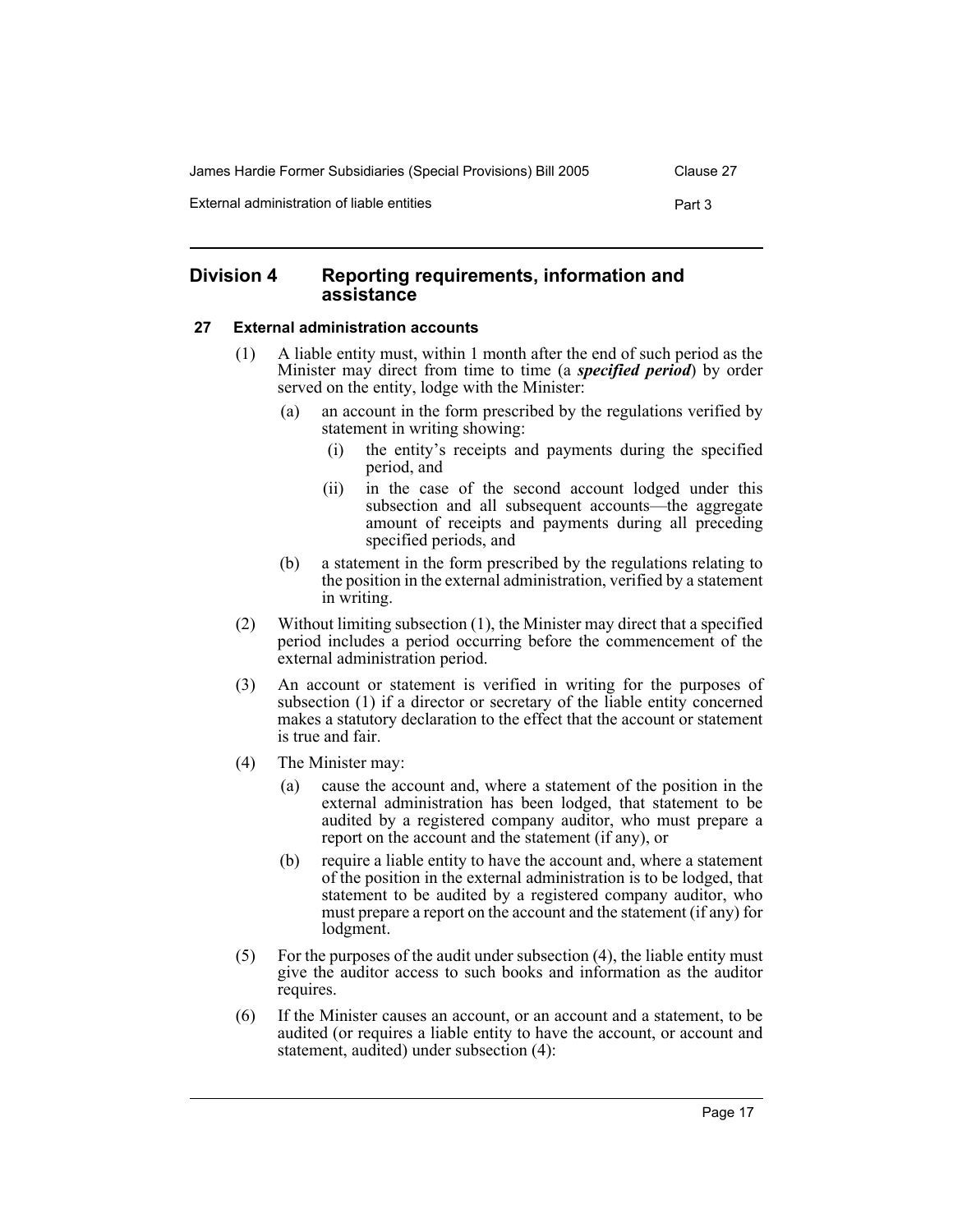#### Clause 28 James Hardie Former Subsidiaries (Special Provisions) Bill 2005

Part 3 External administration of liable entities

- (a) in the case of an audit that the Minister causes to be undertaken under subsection (4) (a)—the Minister must give to the liable entity a copy of the report prepared by the auditor, and
- (b) the preparation or publication of the report does not subject the Minister or the auditor personally to any action, liability, claim or demand.
- (7) The costs of an audit under this section:
	- (a) in the case of an audit that the Minister causes to be undertaken under subsection (4) (a)—must be fixed by the Minister, and
	- (b) form part of the operating expenses of the liable entity.

#### **28 Inspection of books**

During the external administration period, a liable entity and its directors or other officers must provide such access to its books for the purposes of inspection as the Minister may reasonably require.

#### **29 Assistance from officers of liable entity**

- (1) During the external administration period, a director or any other officer of a liable entity must:
	- (a) attend on the Minister (or a person specified by the Minister), and
	- (b) give the Minister (or a person specified by the Minister) such information about the entity's business, property, affairs and financial circumstances, and
	- (c) attend such meetings of the members or creditors of the entity,

as the Minister may reasonably require.

- (2) During the external administration period, a director or any other officer of a liable entity must do whatever the Minister reasonably requires the director or other officer to do to help in:
	- (a) the exercise of the Minister's functions under this Part, and
	- (b) the external administration of the entity under this Part.

## **Division 5 Removal of directors of liable entities**

#### **30 Supreme Court may order removal of directors**

- (1) The Minister may apply to the Supreme Court for orders to remove a director of a liable entity from office and the appointment of another person as a director.
- (2) On any such application, the Supreme Court may make the following orders if satisfied that the director of the liable entity concerned has not faithfully performed or is not faithfully performing his or her duties as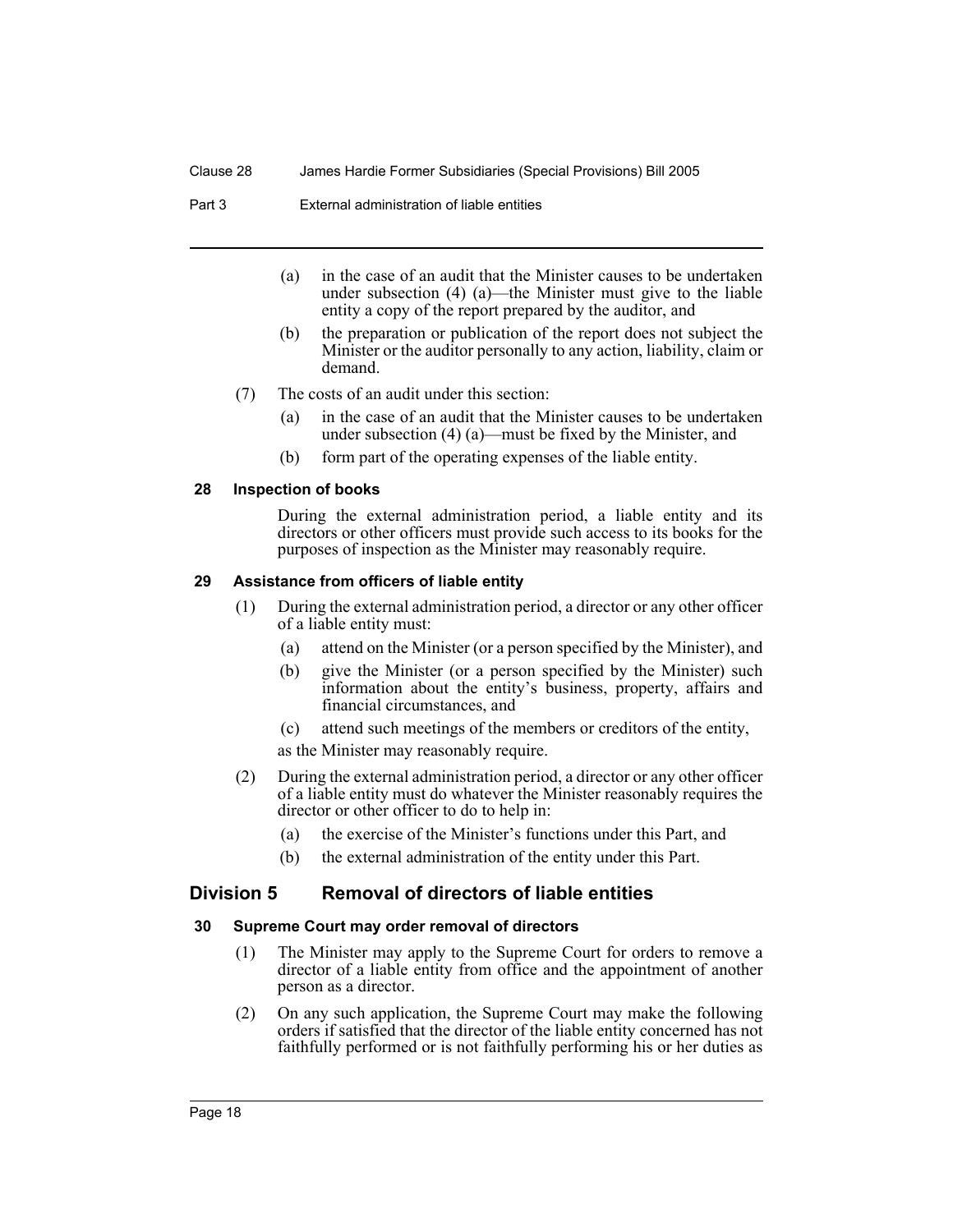| James Hardie Former Subsidiaries (Special Provisions) Bill 2005 | Clause 31 |
|-----------------------------------------------------------------|-----------|
| External administration of liable entities                      | Part 3    |

a director or has not observed or is not observing a requirement of the Court or of this Act:

- (a) an order that the director ceases to hold office as a director of the liable entity on the day specified in the order,
- (b) an order that a specified person is appointed to be a director of the liable entity instead of the person who ceases to hold office as a director.
- (3) It is taken to be a provision of the constitution of each liable entity that:
	- (a) a director in respect of whom an order is made under subsection (2) ceases to hold office as a director on the day specified in the order, and
	- (b) the vacancy in the office may only be filled by a person appointed by the Supreme Court in an order made under subsection (2), and
	- (c) this power of appointment has effect despite any other provision of the constitution of the liable entity.
- (4) A person who, by reason of an order made under this section, ceases to hold office as a director of a liable entity is not entitled to any remuneration or compensation because of the loss of that office.

## **Division 6 Enforcement**

## **31 Meaning of "authorised applicant"**

- (1) For the purposes of this Division, each of the following persons is an *authorised applicant*:
	- (a) the Minister,
	- (b) any other person who is authorised by the Minister under subsection (2) for the purposes of the provisions of this Division in which the expression *authorised applicant* is used.
- (2) The Minister may, by written instrument, authorise any person to be an authorised applicant for the purposes of any or all of the provisions of this Division that enable an authorised applicant to make applications to the Supreme Court.
- (3) The Minister may at any time and for any reason revoke a person's authorisation under subsection (2) by written notice served on the person.
- (4) A document purporting to be an authorisation under subsection (2) and purportedly signed by the Minister is admissible in any proceedings and is prima facie evidence of the authorisation specified by it.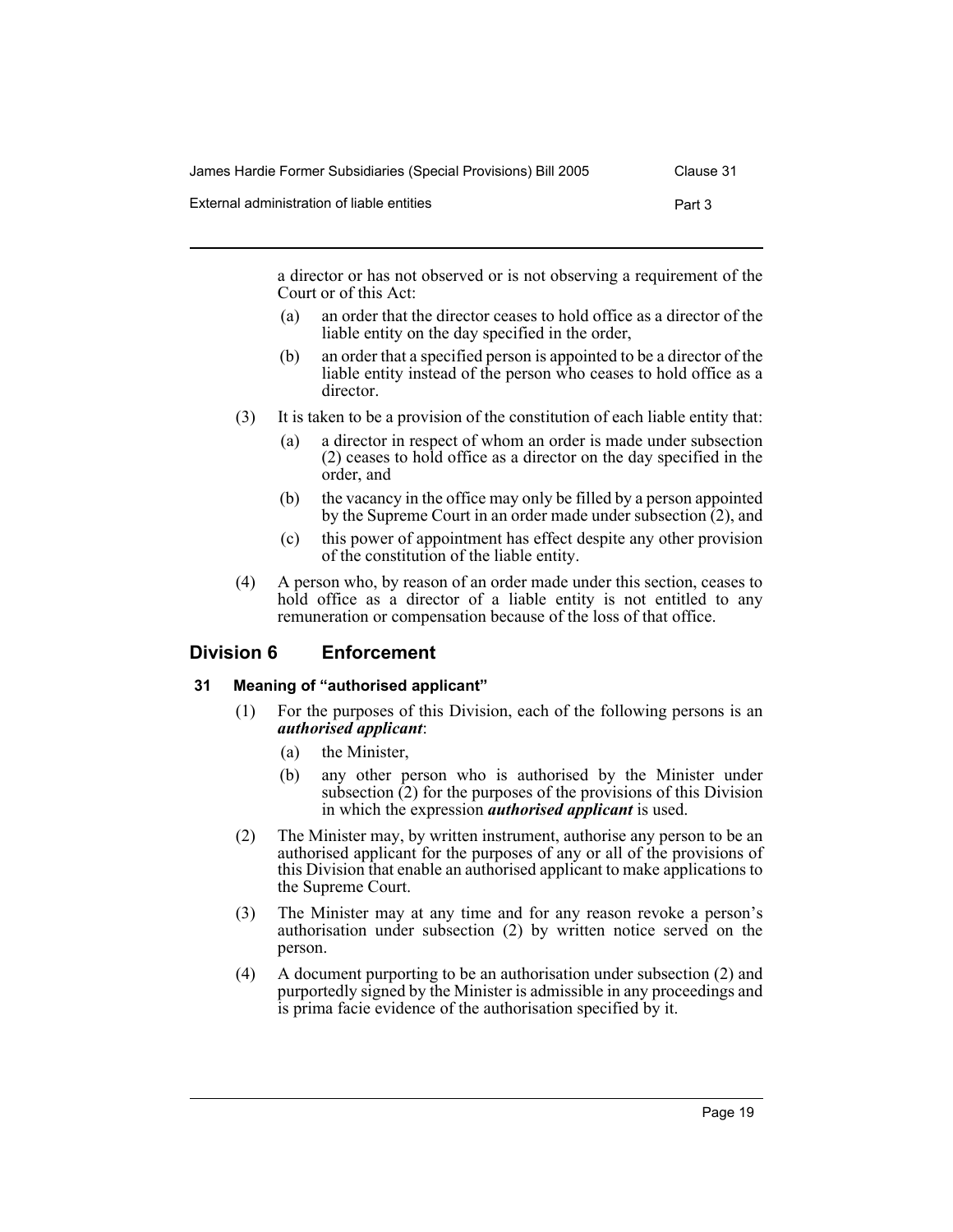Part 3 External administration of liable entities

#### **32 Enforcement of provisions of this Part**

- (1) In this section, *contravention* includes a threatened or apprehended contravention.
- (2) An authorised applicant may apply to the Supreme Court for an order to remedy or restrain a contravention of a provision of this Part, whether or not any right of that applicant has been or may be infringed by or as a consequence of that contravention.
- (3) On any such application, the Supreme Court may, if satisfied that a contravention has occurred, or that a contravention will, unless restrained by order of the Court, continue or be committed, make such order or orders as it thinks fit to remedy or restrain the contravention.

#### **33 Advice or directions concerning provisions of this Part**

- (1) A liable entity may apply for advice or direction by the Supreme Court or the Minister on any matter relating to the scope of the entity's functions under this Part, the exercise of any function by the entity under this Part or any other matter relating to the operation of this Part.
- (2) The Minister may apply for advice or direction by the Supreme Court on any matter relating to the scope of the Minister's functions under this Part, the exercise of any function by the Minister under this Part or any other matter relating to the operation of this Part.
- (3) In determining any such application, the Supreme Court or Minister (as the case may be) may decide to:
	- (a) approve or disapprove of any act proposed to be done by the applicant, or
	- (b) give such advice or direction as the Supreme Court or Minister considers appropriate.
- (4) No proceedings lie, or civil or other liability arises, against an applicant for or on account of any act, matter or thing done or omitted to be done by the applicant in good faith and in accordance with any approval, advice or direction given under this section.
- (5) In this section:

*applicant* means a person who applies for advice or direction under this section.

## **34 Supreme Court may request non-NSW court or tribunal to act in its aid**

(1) The Supreme Court may, on the application of an authorised applicant, request any of the following courts and tribunals that has jurisdiction in external administration matters with respect to a liable entity to act in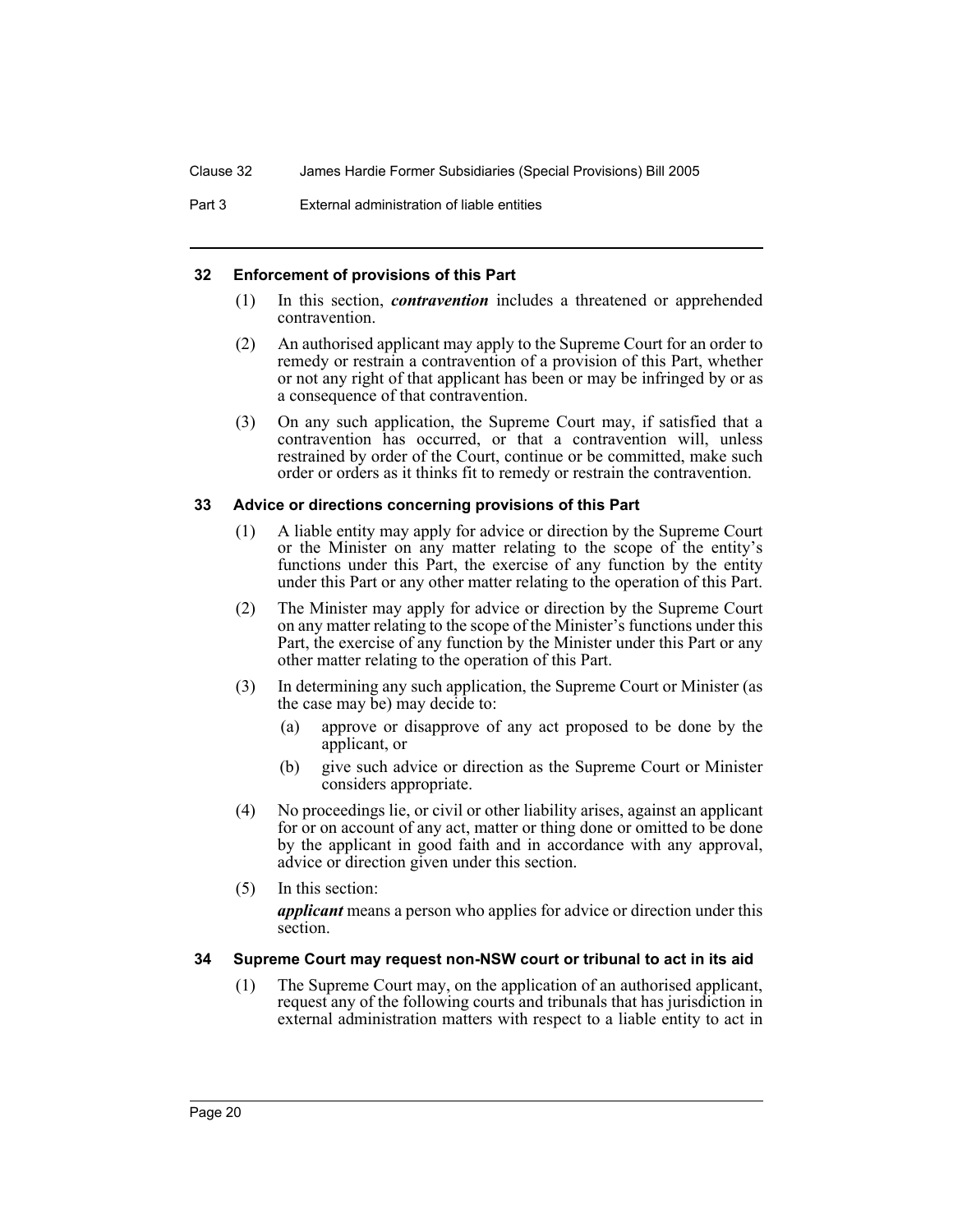| James Hardie Former Subsidiaries (Special Provisions) Bill 2005 | Clause 35 |
|-----------------------------------------------------------------|-----------|
| External administration of liable entities                      | Part 3    |

aid of, and be auxiliary to, the Supreme Court in the external administration of the entity under this Part:

- (a) a court or other tribunal of another State or Territory (including an external Territory),
- (b) a court or other tribunal of the Commonwealth,
- (c) a court or other tribunal of a foreign country (or of a state, province or other part of a foreign country).
- (2) In this section:

*external administration matter* means a matter relating to any scheme of arrangement, receivership, winding up or other kind of external administration of a company or other body outside of the territorial limits of the State (whether or not in Australia).

#### **35 Protection for exercise of certain functions during external administration period**

- (1) This section applies to any function (a *protected function*) conferred or imposed on any of the following persons (a *protected person*) by or under a provision of this Part:
	- (a) the Governor,
	- (b) the Minister (including a delegate of the Minister),
	- (c) an authorised applicant.
- (2) Except as provided by this section, the exercise by a protected person of any protected function during the external administration period may not be:
	- (a) challenged, reviewed, quashed or called into question before any court of law or administrative review body in any proceedings, or
	- (b) restrained, removed or otherwise affected by any proceedings.
- (3) Without limiting subsection (2), that subsection applies whether or not the proceedings relate to any question involving compliance or non-compliance, by a protected person, with the provisions of this Part or the rules of natural justice (procedural fairness).
- (4) Accordingly (and except as provided by this section), no court of law or administrative review body has jurisdiction or power to consider any question involving compliance or non-compliance, by the protected person, with those provisions or with those rules so far as they apply to the exercise during the external administration period of any protected function.
- (5) However, nothing in this section prevents any person who is expressly authorised or permitted by a provision of this Part to bring proceedings (whether under this Part or otherwise) against a protected person from: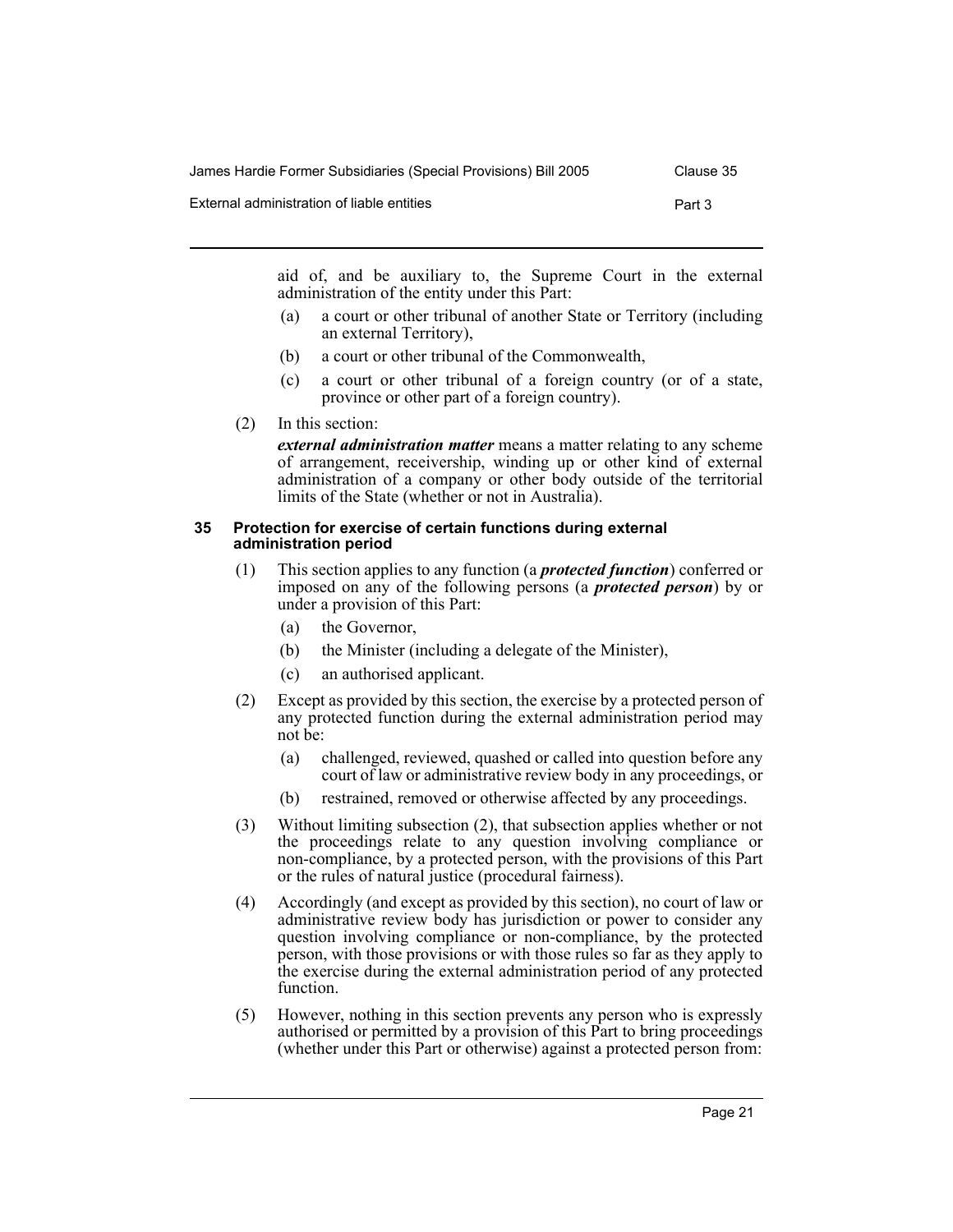Part 3 External administration of liable entities

- (a) bringing such proceedings, or
- (b) being granted such relief in those proceedings as may be authorised or permitted by this Part.
- (6) This section has effect despite any provision of this Act or other legislation or any other law (whether written or unwritten).
- (7) In this section:

*exercise* of functions includes:

- (a) the purported exercise of functions, and
- (b) the non-exercise or improper exercise of functions, and
- (c) the proposed, apprehended or threatened exercise of functions.

*proceedings* includes:

- (a) proceedings for an order in the nature of prohibition, certiorari or mandamus or for a declaration or injunction or for any other relief, and
- (b) without limiting paragraph (a), proceedings in the exercise of the inherent jurisdiction of the Supreme Court or the jurisdiction conferred by section 23 of the *Supreme Court Act 1970*.

## **Division 7 Displacement of Corporations legislation**

#### **36 Displacement of certain provisions of the Corporations Act**

(1) The provisions of Divisions 1–6 of this Part are declared to be Corporations legislation displacement provisions for the purposes of section 5G of the Corporations Act in relation to Chapter 5 of the Corporations Act.

**Note.** Chapter 5 of the Corporations Act makes provision for the external administration of companies and certain other bodies.

Section 5G (4) of the Corporations Act provides that a provision of the Corporations legislation does not:

- (a) prohibit the doing of an act, or
- (b) impose a liability (whether civil or criminal) for doing an act,

if a provision of a law of a State or Territory specifically authorises or requires the doing of that act. Section 21 of this Act specifically authorises a liable entity and its directors and other officers to conduct the entity's business as provided by this Part even if insolvent. Part 5.7B of the Corporations Act prohibits a company and its directors and officers from trading while insolvent.

Section 5G (8) of the Corporations Act provides that the provisions of Chapter 5 of that Act do not apply to a scheme of arrangement, receivership, winding up or other external administration of a company to the extent to which the scheme, receivership, winding up or administration is carried out in accordance with a provision of a law of a State or Territory.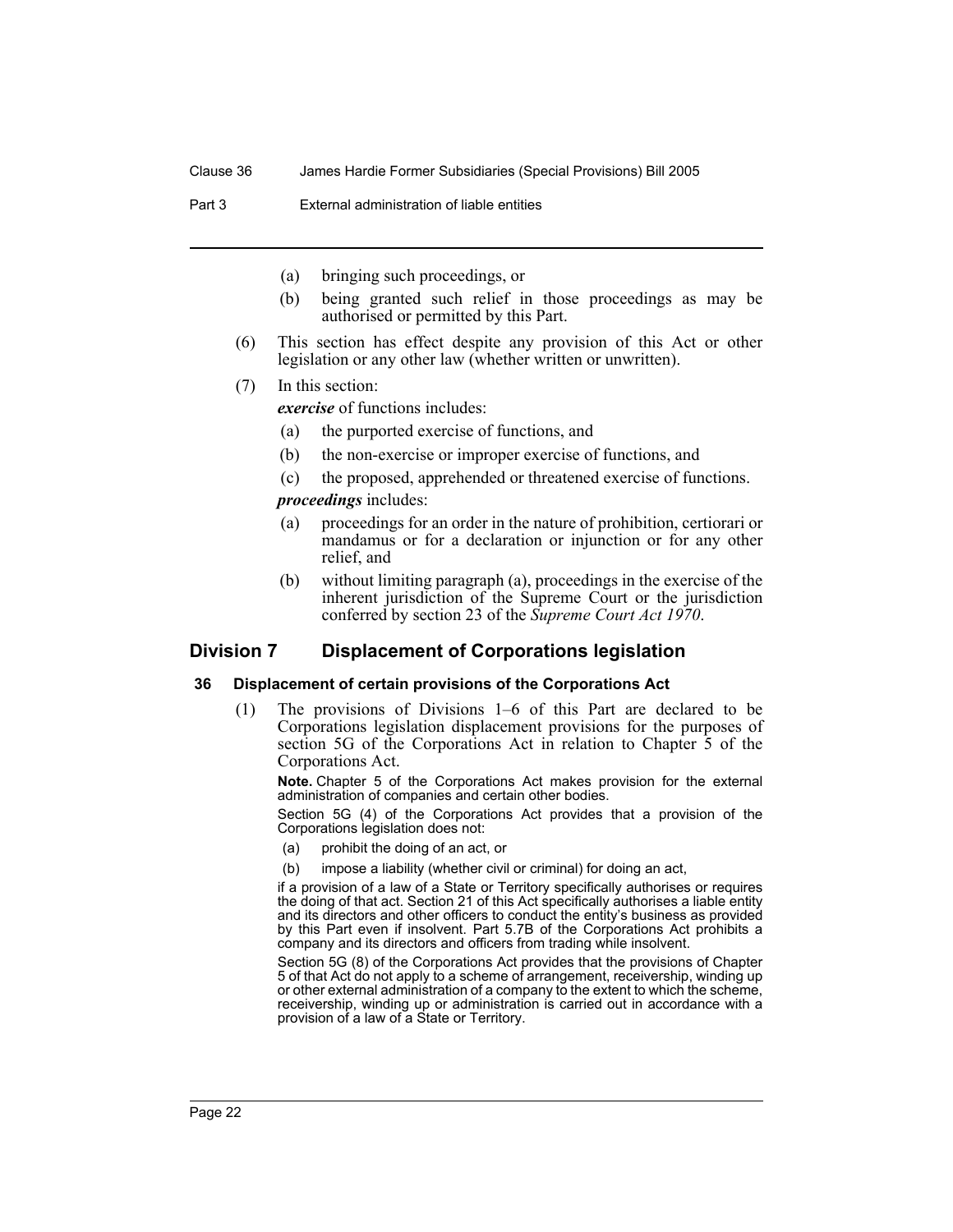James Hardie Former Subsidiaries (Special Provisions) Bill 2005 Clause 36

External administration of liable entities **Part 3** Part 3

Section 5G (9) of the Corporations Act provides that if a provision of a law of a State or Territory provides that a provision is included, or taken to be included, in a company's constitution, the provision is included in the company's constitution even though the procedures and other requirements of that Act are not complied with in relation to the provision. Section 30 (3) of this Act provides that certain provisions relating to the removal of directors are taken to be part of the constitution of a liable entity.

Section 5G (11) of the Corporations Act provides that if a State law declares a provision of a State law to be a Corporations legislation displacement provision, any provision of the Corporations legislation with which the State provision would otherwise be inconsistent does not apply to the extent necessary to avoid the inconsistency.

However, section 5G (3) of the Corporations Act provides that section 5G will only apply to a provision of a law of a State or Territory enacted after the commencement of that Act if a law of the State or Territory declares the provision to be a Corporations legislation displacement provision for the purposes of that section.

(2) Without limiting subsection (1), section 20 is declared to be a Corporations legislation displacement provision for the purposes of section 5G of the Corporations Act in relation to the provisions of Part 2B.6 of that Act.

**Note.** Part 2B.6 of the Corporations Act makes provision for the use of names by companies.

Section 5G (6) of the Corporations Act provides that the provisions of Part 2B.6 and Part 5B.3 of that Act (which relate to the use of names) do not:

- prohibit a company or other body from using a name if the use of the name is expressly provided for, or authorised by, a provision of a law of a State or Territory, or
- (b) require a company or other body to use a word as part of its name if the company or body is expressly authorised not to use that word by a provision of a law of a State or Territory.
- (3) Without limiting subsection (1), section 22 is declared to be a Corporations legislation displacement provision for the purposes of section 5G of the Corporations Act in relation to Part 5A.1 of the Corporations Act.

**Note.** Part 5A.1 of the Corporations Act makes provision for the deregistration of companies.

Section 5G (5) of the Corporations Act provides that if a provision of a law of a State or Territory specifically:

- authorises a person to give instructions to the directors or other officers of a company or body, or
- (b) requires the directors of a company or body to:
	- (i) comply with instructions given by a person, or
	- (ii) have regard to matters communicated to the company or body by a person, or
- (c) provides that a company or body is subject to the control or direction of a person,

a provision of the Corporations legislation does not: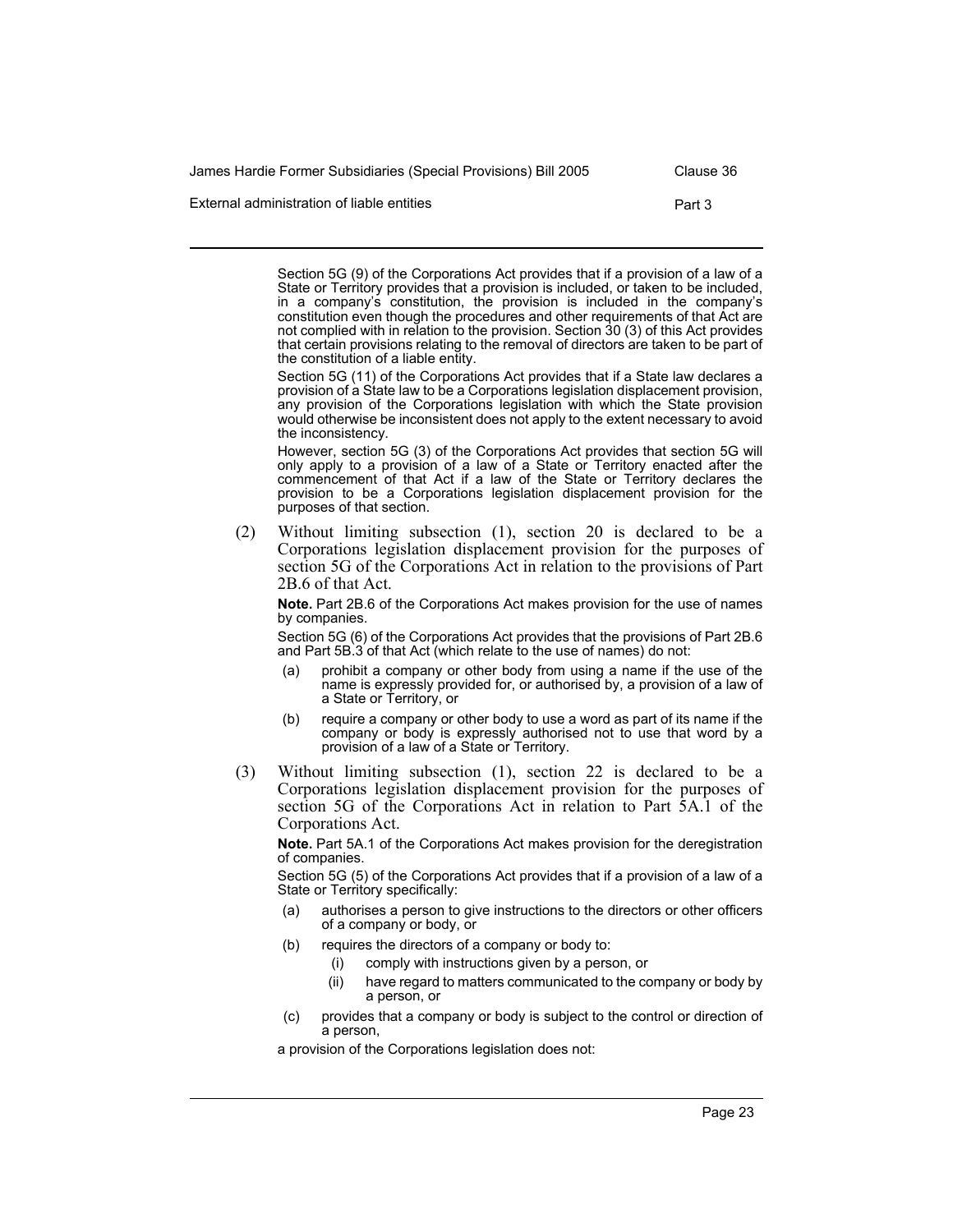#### Clause 36 James Hardie Former Subsidiaries (Special Provisions) Bill 2005

Part 3 External administration of liable entities

- (d) prevent the person from giving an instruction to the directors or exercising control or direction over the company or body, or
- (e) prohibit a director from complying with the instruction or direction, or
- (f) impose a liability (whether civil or criminal) on a director for complying with the instruction or direction.

Section 5G (11) of the Corporations Act provides that if a State law declares a provision of a State law to be a Corporations legislation displacement provision, any provision of the Corporations legislation with which the State provision would otherwise be inconsistent does not apply to the extent necessary to avoid the inconsistency.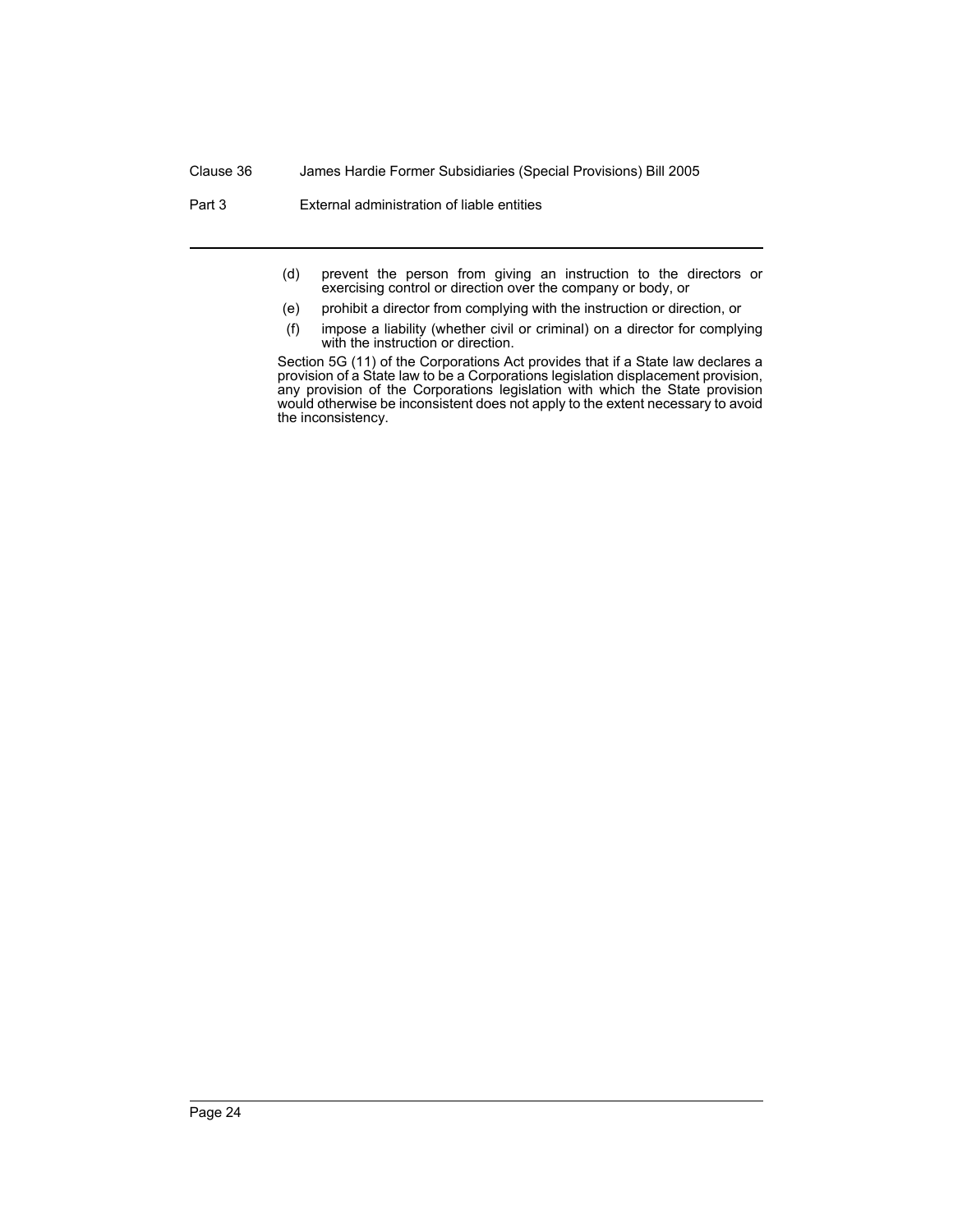James Hardie Former Subsidiaries (Special Provisions) Bill 2005 Clause 37

Miscellaneous Part 4

## **Part 4 Miscellaneous**

#### **37 Exemption from State tax**

(1) In this section:

*exempt matter* means any of the following:

- (a) the transfer of any shares in a liable entity that the Minister has instructed under section 12,
- (b) such other matters in connection with this Act as may be prescribed by the regulations.

*State tax* means application or registration fees, duty under the *Duties Act 1997* or any other tax, duty, fee or charge imposed by any Act or law of the State.

- (2) State tax is not payable in relation to:
	- (a) an exempt matter, or
	- (b) anything done because of, or for a purpose connected with or arising out of, an exempt matter.

#### **38 Delegation**

The Minister may delegate the exercise of any function of the Minister under this Act or the regulations (other than this power of delegation) to:

- (a) any member of staff of a Government Department, or
- (b) any person, or any class of persons, authorised for the purposes of this section by the regulations.

#### **39 Service of documents**

- (1) A document that is authorised or required by this Act or the regulations to be served on any person may be served by:
	- (a) in the case of a natural person:
		- (i) delivering it to the person personally, or
		- (ii) sending it by post to the address specified by the person for the giving or service of documents or, if no such address is specified, the residential or business address of the person last known to the person giving or serving the document, or
	- (b) in the case of a body corporate—leaving it with a person apparently of or above the age of 16 years at, or by sending it by post to, the head office, a registered office or a principal office of the body corporate or to an address specified by the body corporate for the giving or service of documents.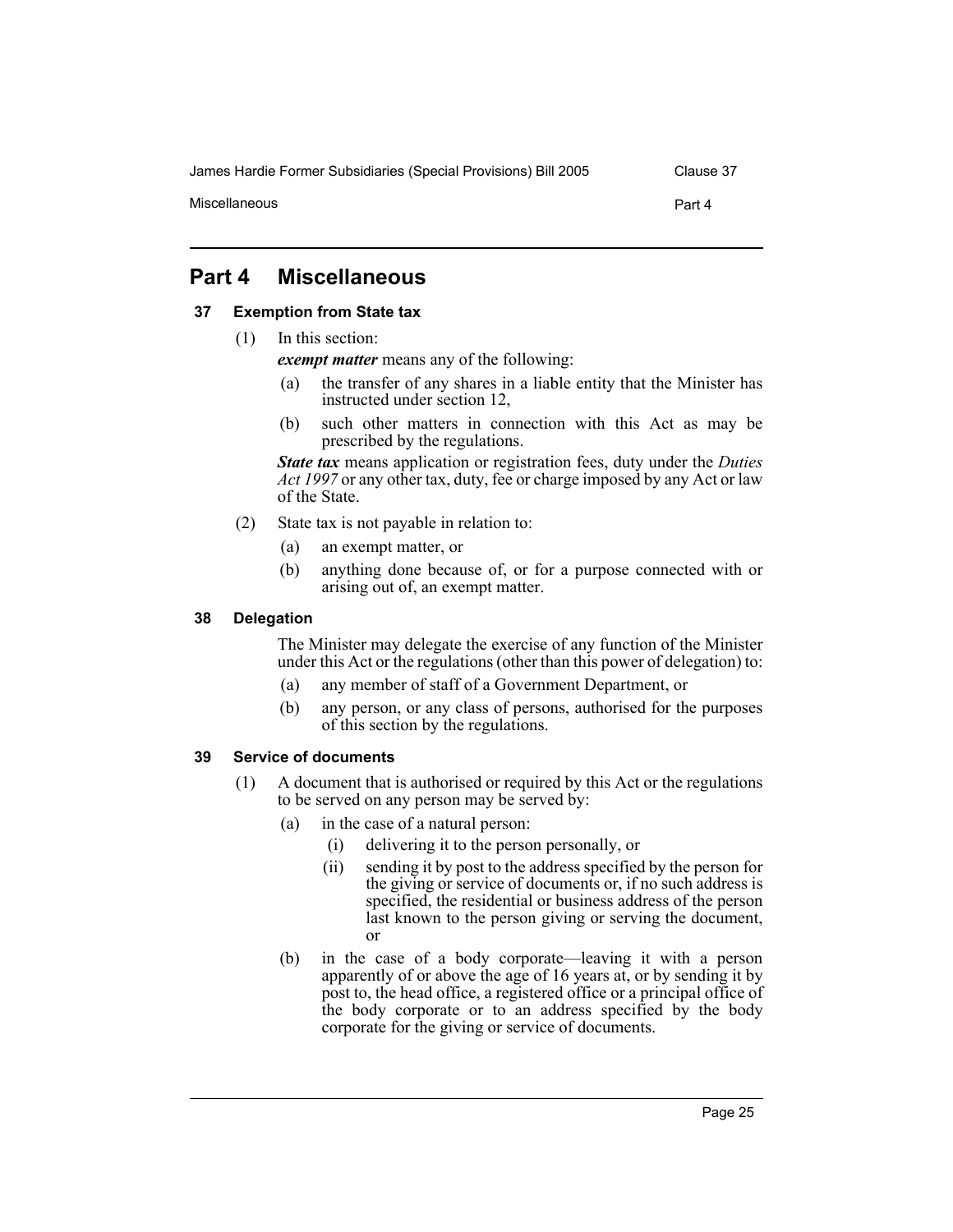#### Clause 40 James Hardie Former Subsidiaries (Special Provisions) Bill 2005

#### Part 4 Miscellaneous

(2) Nothing in this section affects the operation of any provision of a law or of the rules of a court authorising a document to be served on a person in any other manner.

#### **40 Offences by corporations**

- (1) If a corporation contravenes, whether by act or omission, any provision of this Act or the regulations, each person who is a director of the corporation or who is concerned in the management of the corporation is taken to have contravened the same provision if the person knowingly authorised or permitted the contravention.
- (2) A person may be proceeded against and convicted under a provision pursuant to subsection (1) whether or not the corporation has been proceeded against or has been convicted under the provision.
- (3) Nothing in this section affects any liability imposed on a corporation for an offence committed by the corporation under this Act or the regulations.
- (4) In this section:

*corporation* includes a company or any other body corporate.

## **41 Nature of proceedings for offences**

- (1) Proceedings for an offence under this Act or the regulations may be dealt with:
	- (a) summarily before a Local Court, or
	- (b) summarily before the Supreme Court in its summary jurisdiction.
- (2) If proceedings are brought in a Local Court, the maximum monetary penalty that the Local Court may impose for the offence is 100 penalty units, despite any higher maximum monetary penalty provided in respect of the offence.

## **42 Regulations**

- (1) The Governor may make regulations, not inconsistent with this Act, for or with respect to any matter that by this Act is required or permitted to be prescribed or that is necessary or convenient to be prescribed for carrying out or giving effect to this Act.
- (2) The regulations may create offences punishable by a penalty not exceeding 100 penalty units.

#### **43 Savings, transitional and other provisions**

Schedule 1 has effect.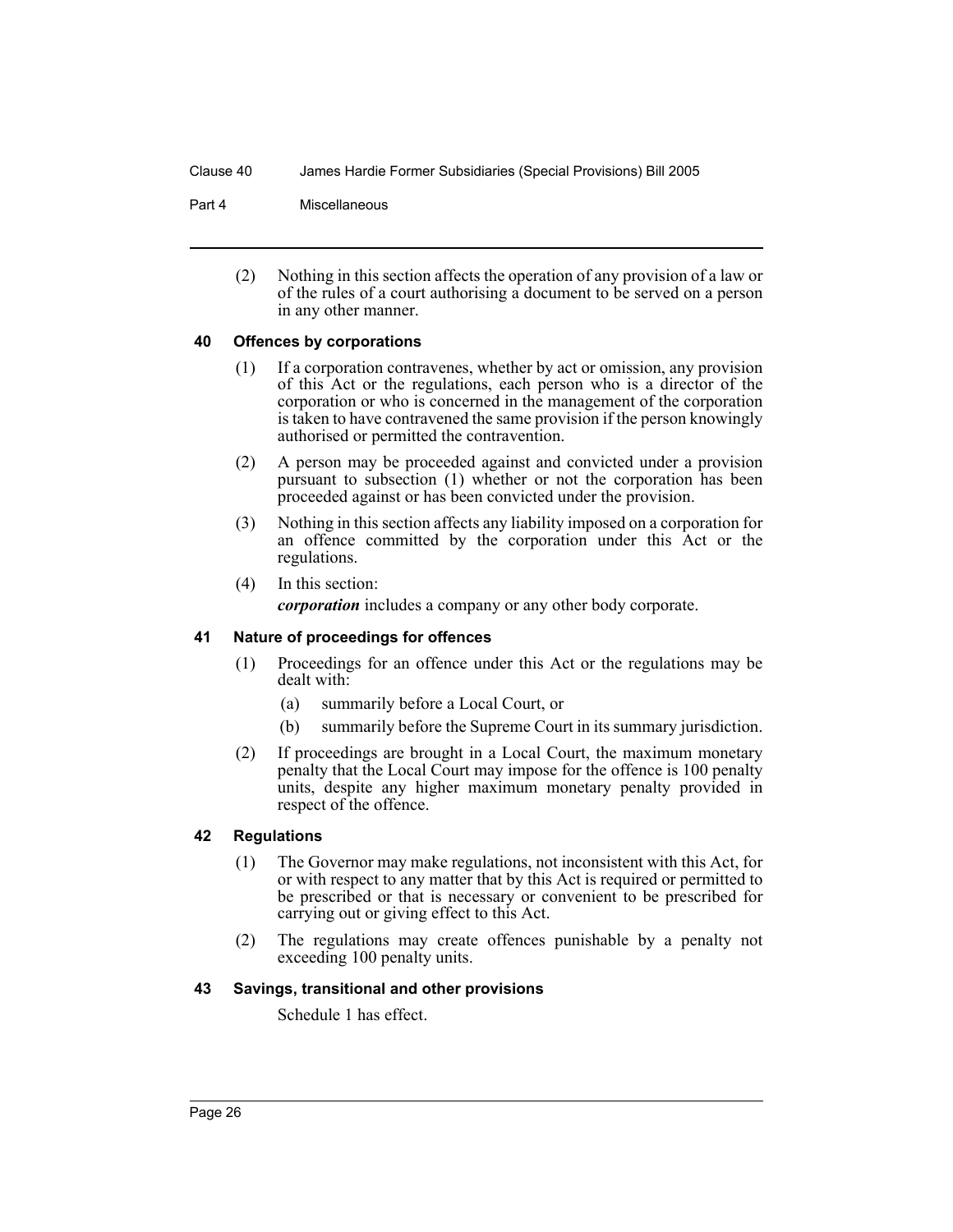| James Hardie Former Subsidiaries (Special Provisions) Bill 2005 | Clause 44 |
|-----------------------------------------------------------------|-----------|
| Miscellaneous                                                   | Part 4    |
|                                                                 |           |

## **44 Amendment of Subordinate Legislation Act 1989 No 146**

The *Subordinate Legislation Act 1989* is amended as set out in Schedule 2.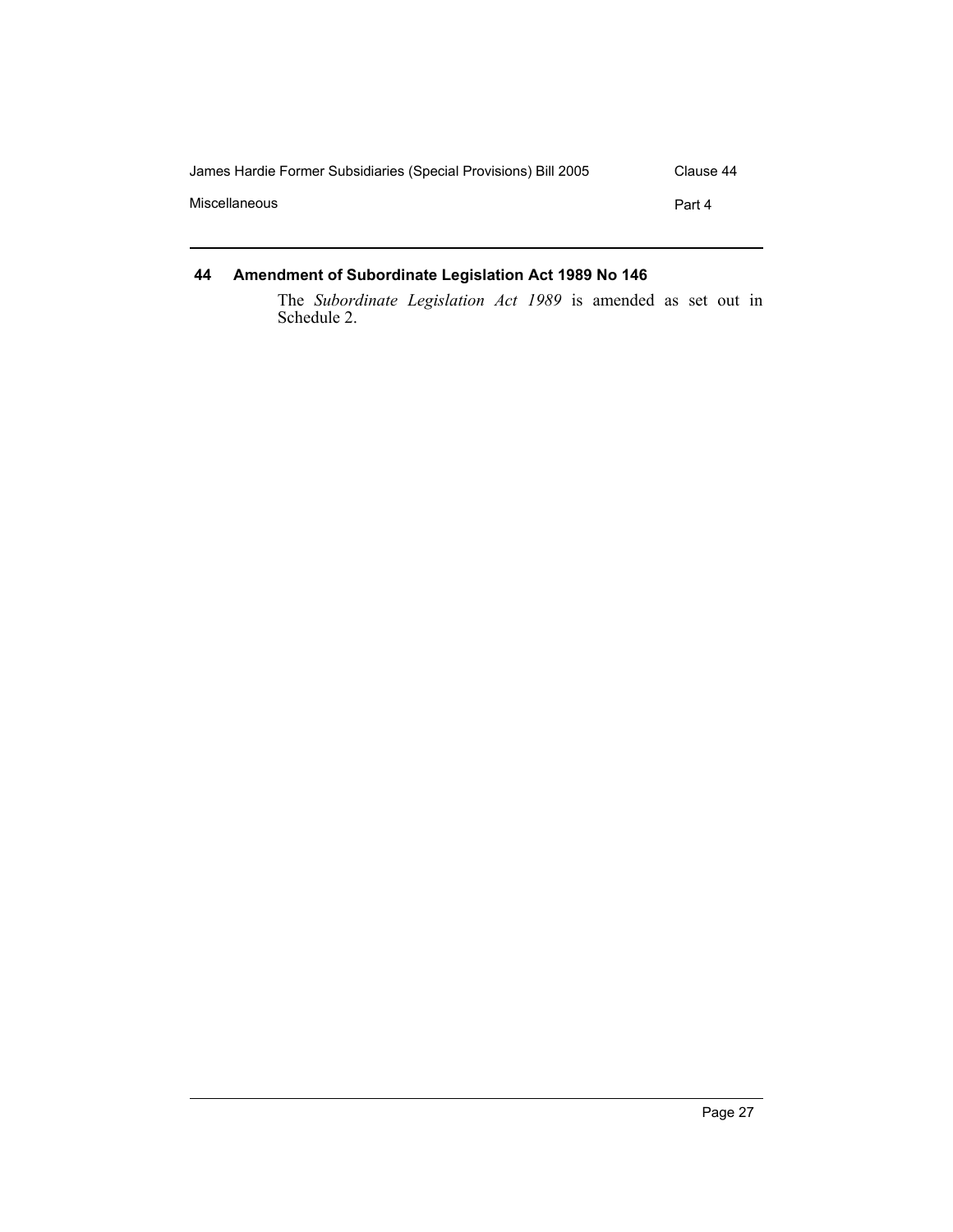James Hardie Former Subsidiaries (Special Provisions) Bill 2005

Schedule 1 Savings, transitional and other provisions

## **Schedule 1 Savings, transitional and other provisions**

(Section 43)

## **Part 1 General**

## **1 Regulations**

- (1) The regulations may contain provisions of a savings or transitional nature consequent on the enactment of the following Acts: this Act
- (2) Any such provision may, if the regulations so provide, take effect from:
	- (a) the introduction day (in the case of this Act), or
	- (b) the date of assent to the Act concerned (in the case of any other Act),

or a later date.

- (3) To the extent to which any such provision takes effect from a date that is earlier than the date of its publication in the Gazette, the provision does not operate so as:
	- (a) to affect, in a manner prejudicial to any person (other than the State or an authority of the State), the rights of that person existing before the date of its publication, or
	- (b) to impose liabilities on any person (other than the State or an authority of the State) in respect of anything done or omitted to be done before the date of its publication.